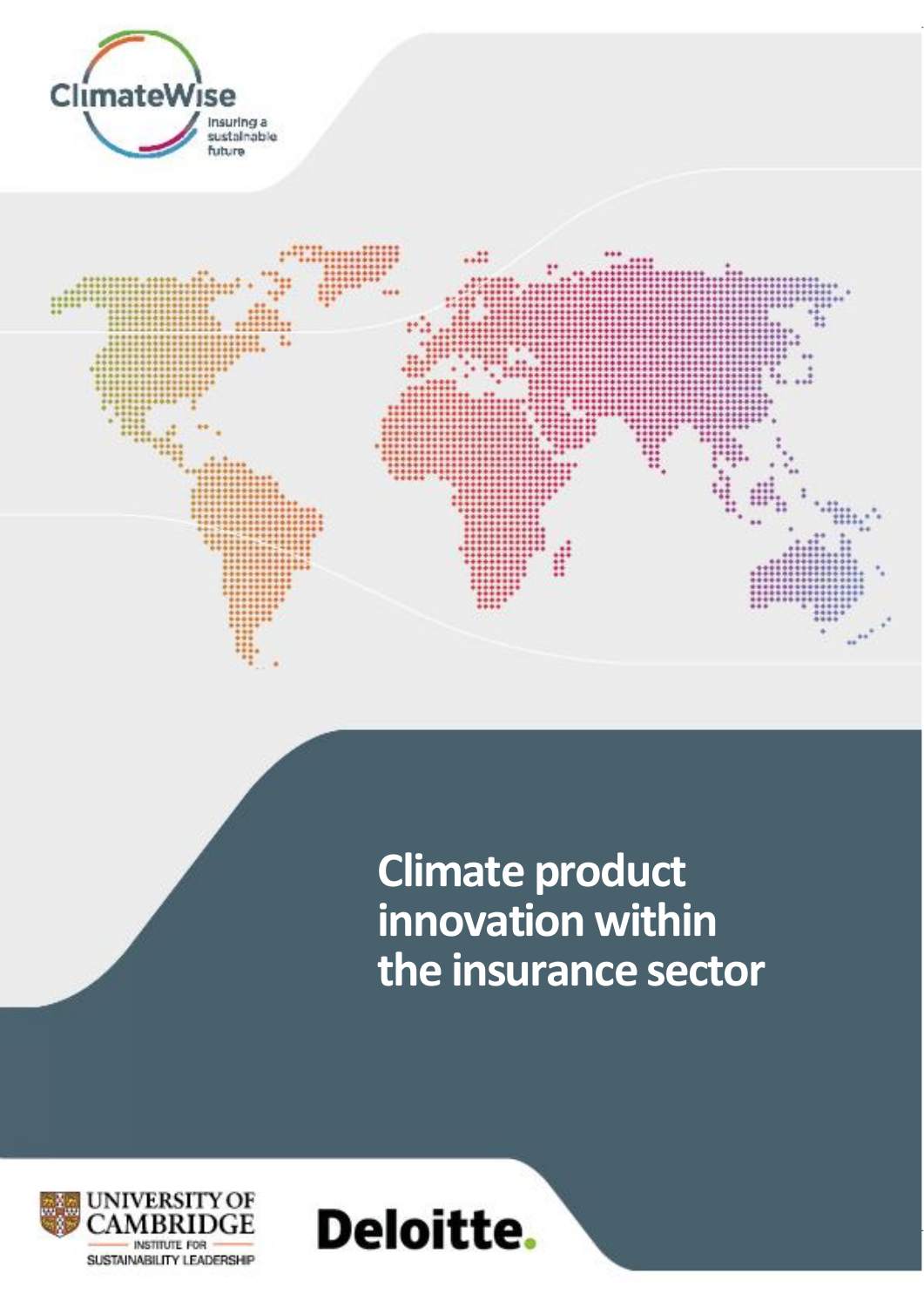## **The University of Cambridge Institute for Sustainability Leadership**

The University of Cambridge Institute for Sustainability Leadership (CISL) is a globally influential Institute developing leadership and solutions for a sustainable economy. We believe the economy can be 'rewired', through focused collaboration between business, government and finance institutions, to deliver positive outcomes for people and environment. For over three decades, we have built the leadership capacity and capabilities of individuals and organisations, and created industry-leading collaborations, to catalyse change and accelerate the path to a sustainable economy. Our interdisciplinary research engagement builds the evidence base for practical action.

## **ClimateWise**

ClimateWise supports the insurance industry to better communicate, disclose and respond to the risks and opportunities associated with the climate-risk protection gap. This is the growing divide between total economic and insured losses attributed to climate change.

Representing a growing global network of [leading insurance industry](https://www.cisl.cam.ac.uk/business-action/sustainable-finance/climatewise/about-membership)  [organisations](https://www.cisl.cam.ac.uk/business-action/sustainable-finance/climatewise/about-membership), ClimateWise helps to align its members' expertise to directly support society as it responds to the risks and opportunities of climate change.

## **Authors and acknowledgements**

The lead authors of this report were Deloitte's Neal Baumann, David Rush, Andy Masters, Katherine Lampen, Greg Lowe, Tasha Clarbour, Margaret Doyle, Peter Evans and Rosie Woodall, Icebreaker One's Jannah Patchay, and Willis Towers Watson's Lucy Stanbrough.

The study design and editorial process was led by Rachel Austin and Bronwyn Claire.

The authors would like to thank colleagues from participating organisations at: Aon, Argo Group, Axa XL, Beazley, Brit Insurance, Ki, Howden Group, Lloyd's of London, Munich RE, QBE, and Tokio Marine & Nichido Fire for their invaluable contributions.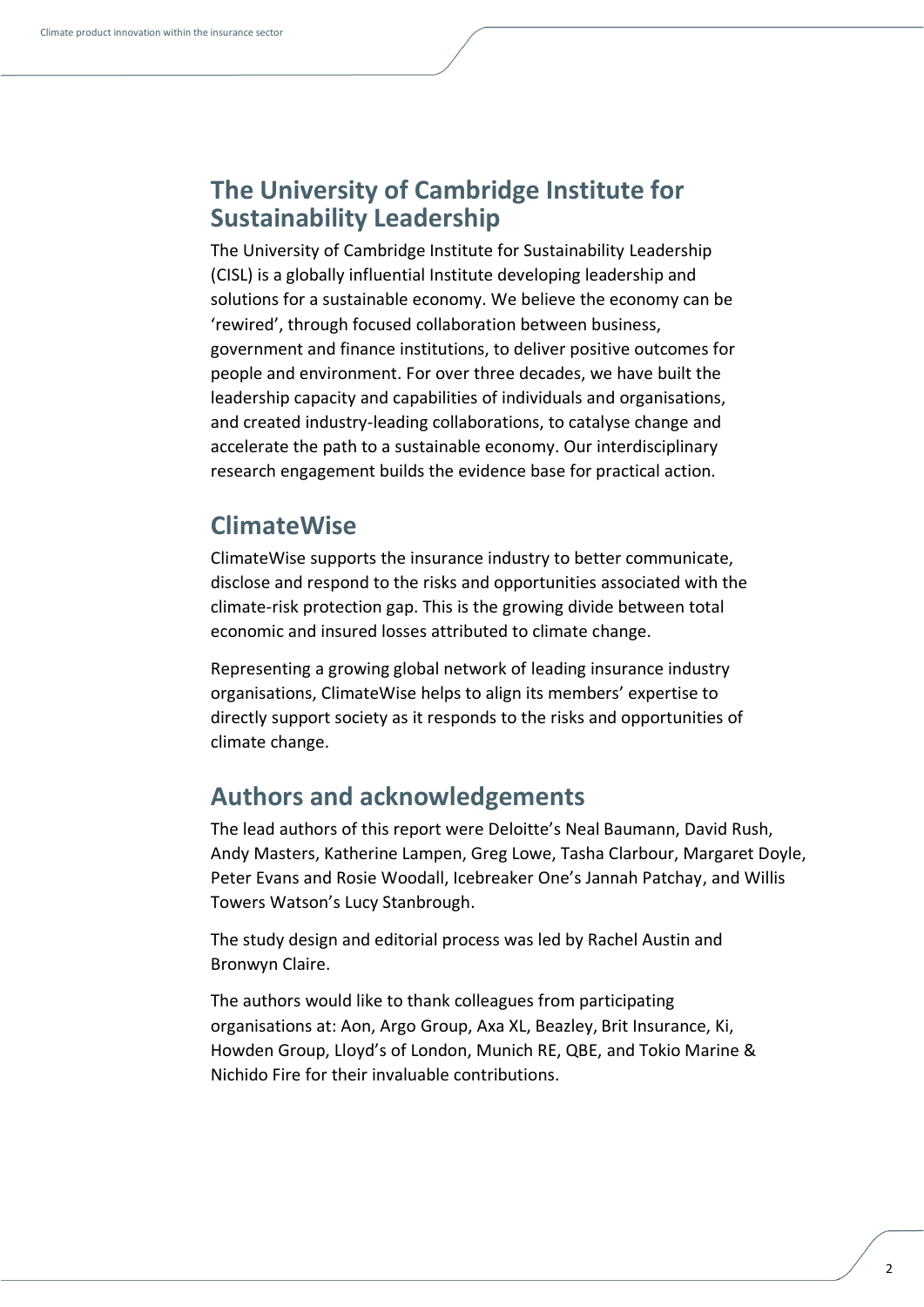## **Disclaimer**

The opinions expressed here are those of the authors and do not represent an official position of CISL, the University of Cambridge, or any of its individual business partners or clients. This report is not, and should not be construed as, financial advice.

This publication has been written in general terms and we recommend that you obtain professional advice before acting or refraining from action on any of the contents of this publication. Deloitte LLP accepts no liability for any loss occasioned to any person acting or refraining from action as a result of any material in this publication.

Deloitte LLP is a limited liability partnership registered in England and Wales with registered number OC303675 and its registered office at 1 New Street Square, London EC4A 3HQ, United Kingdom.

Deloitte LLP is the United Kingdom affiliate of Deloitte NSE LLP, a member firm of Deloitte Touche Tohmatsu Limited, a UK private company limited by guarantee ("DTTL"). DTTL and each of its member firms are legally separate and independent entities. DTTL and Deloitte NSE LLP do not provide services to clients. Please click here to learn more about our global network of member firms.

© 2021 Deloitte LLP. All rights reserved.

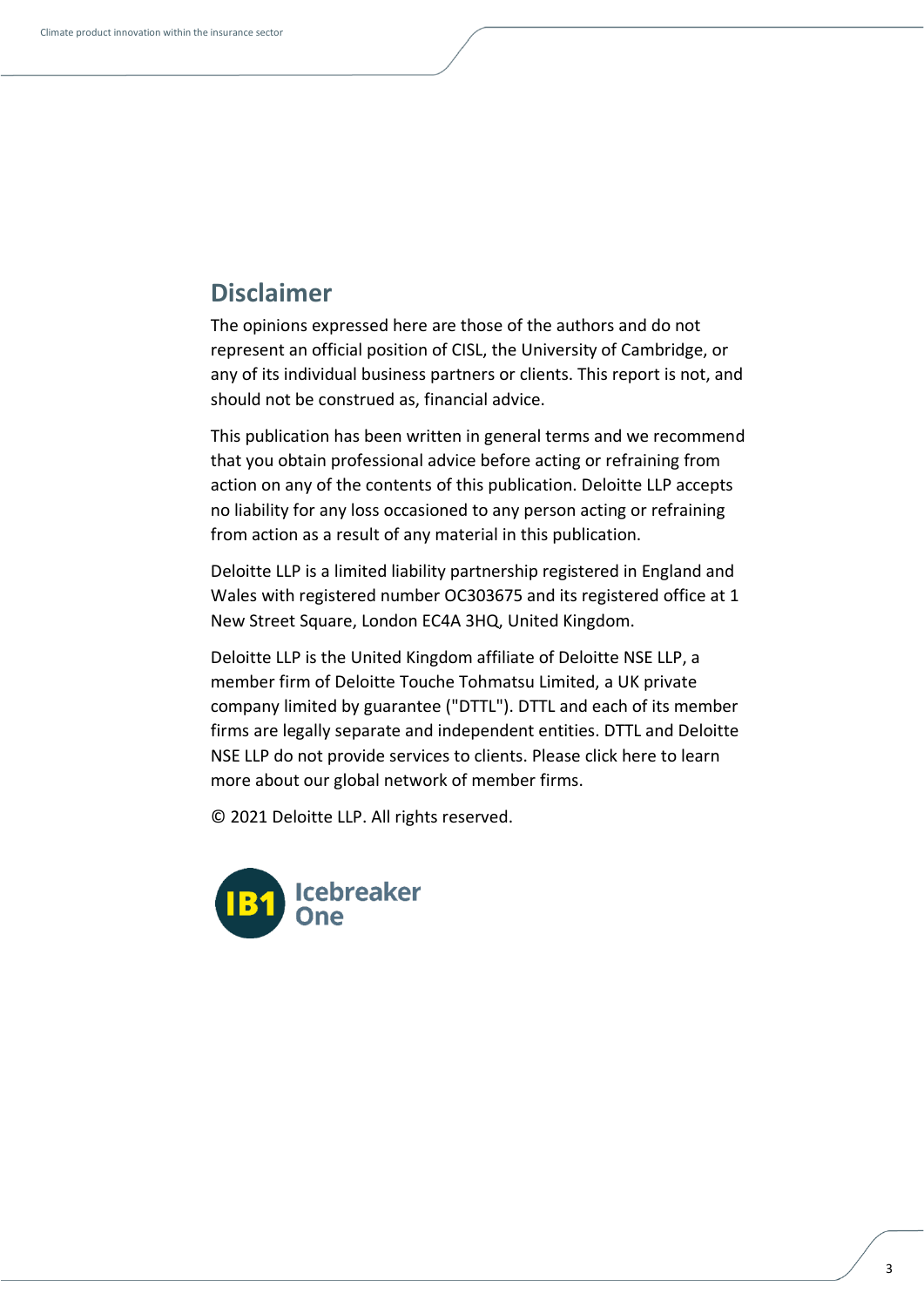# **Table of Contents**

| Upskill functions with a deeper technical understanding of climate risks and opportunities 28 |
|-----------------------------------------------------------------------------------------------|
|                                                                                               |
|                                                                                               |
|                                                                                               |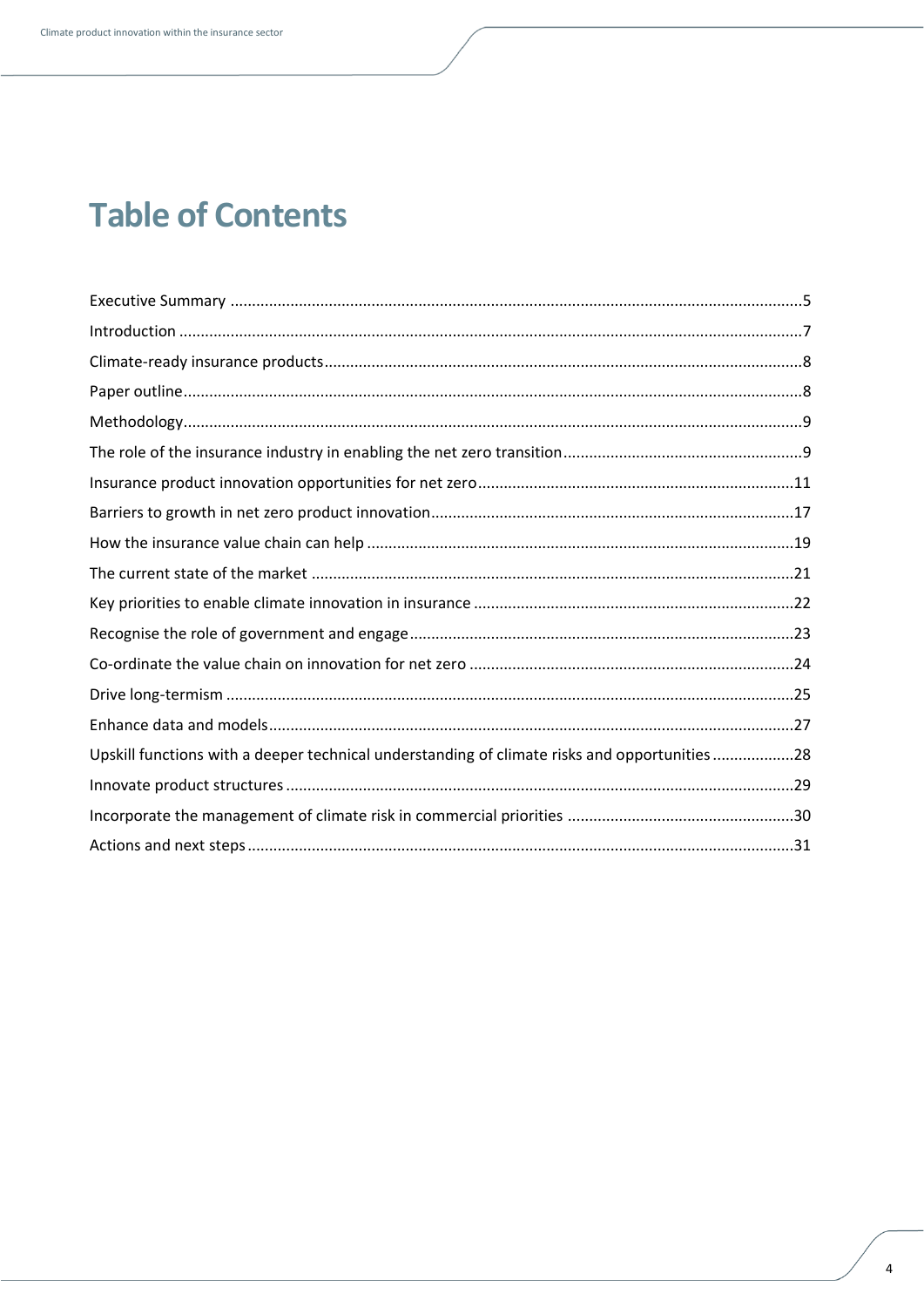## <span id="page-4-0"></span>**Executive Summary**

The insurance industry has a critical role to play in enabling the transition of the wider economy towards net zero, and in mitigating the risks associated with climate change. To date, when insurance firms have sought to address climate risk mitigation, they have tended to focus on the asset side of the balance sheet. 1 Insurers need to broaden their efforts and focus more energy and investment on innovating for climate transition risk mitigation across the 'core' value chain; that of the insurance product itself and how it's delivered. In this paper, we address this change in focus, and examine the role of underwriting and product innovation in contributing towards a net zero economy.

Given the urgency of action on climate change and the transformational changes this demands, insurance product innovation is key. This is required through a number of areas – how the industry helps and incentivises policyholders to decarbonise relevant assets and activities; how it underwrites to enable netzero business models, technologies, and lifestyles; and how it decarbonises the claims process and ecosystem to establish more environmentally sustainable outcomes on the journey to net-zero. Opportunities exist through the design and pricing of policies, claims and risk advisory services to incentivise climate mitigation and to support the growth of low carbon solutions that support and accelerate the transition towards net zero.

The pace of change in the insurance industry on climate change is accelerating, but still falls short of that required to enable the development and scaling of new and existing low carbon technologies and of the infrastructure required to support them. New insurance products and accompanying risk mitigation offerings are required to support scaling of these low carbon technologies and infrastructure, and enabling capital to be deployed towards them. The industry needs to rapidly lean in, in order to meet the existing risk transfer and reduction needs of clients' decarbonisation pathways, to anticipate evolving demand, and to drive and incentivise their transition to net zero. This demands a more proactive approach where customer awareness may be low, and clients' own transition strategies are still relatively nascent, lacking the clarity required in terms of evolving risk transfer and advisory needs. Accelerating insurance product innovation demands a more collaborative approach – within firms, across the industry value chain, with clients and with the wider financial services sector to shift the economy towards net zero. There is more work that the broader insurance value chain can do, collaboratively, to orchestrate towards net zero outcomes, for a more rapid transition.

ClimateWise members seek to be at the forefront of product innovation, driving and enabling the transition. This white paper represents an initial contribution from ClimateWise, to showcase the role of innovation across the insurance value chain in driving the transition. Our aim is to support and accelerate the industry's response to the challenges of climate risk mitigation and the transition to net zero. We do this through highlighting the current market state, and further potential for development, across nine key priority areas in insurance product innovation to support climate mitigation:

- 1. Enabling and incentivising low carbon choices
- 2. Mainstreaming the encouragement of climate mitigation through efficient and resilient reinstatement
- 3. Implementing environmentally sustainable claims servicing
- 4. Enabling capital flows towards green solutions through risk transfer solutions
- 5. Creating removal-based carbon offsets through natural capital protection
- 6. Scaling emerging and existing low carbon and net-negative technologies and start-ups
- 7. Supporting the sustainable decommissioning of carbon-intensive assets
- 8. Developing risk advisory services to support clients' climate mitigation understanding and approach
- 9. Developing solutions for reducing climate liability and environmental litigation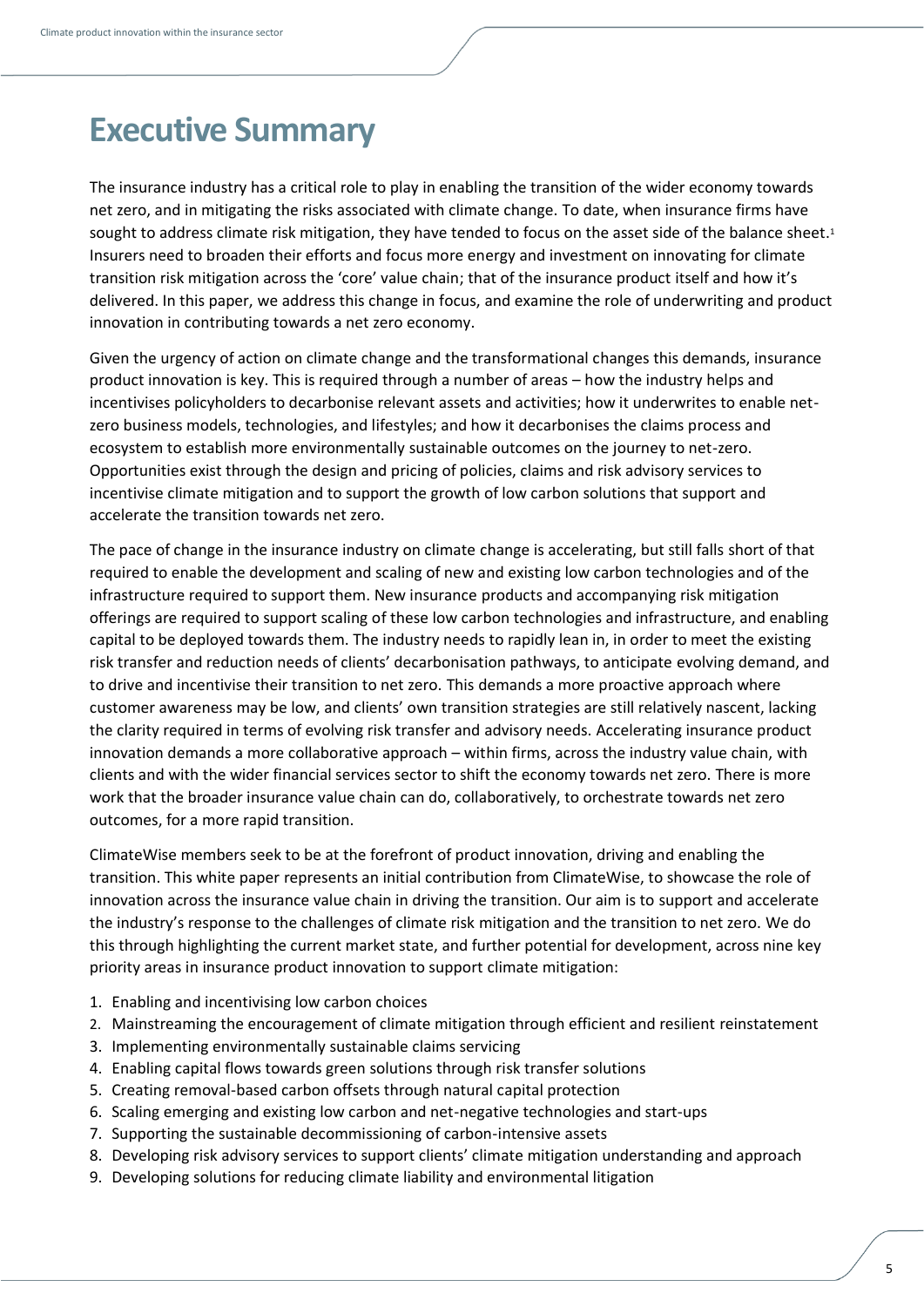To support action across these nine priorities for net zero insurance product innovation, we propose seven recommendations aimed at addressing barriers to innovation, to support, enable and accelerate progress on this urgent agenda:

- 1. **Actively engage with government** on transition protection needs and private-public partnership opportunities to facilitate blended-finance approaches to scaling risk-transfer capital, such as through state-backed reinsurance pools.
- 2. **Upskill to enhance an 'engineering' approach to underwriting**, building on close relationships with technology developers of all sizes.
- 3. **Coordinate across the insurance value-chain** across brokers, insurers and others to reduce duplication through a common industry framework that recognises the unique role each player should address to achieve net zero.
- 4. **Drive 'long-termism'** through a culture that incentivises innovation and works to reduce barriers that tend to embed static business-models.
- 5. **Enhance structuring of existing climate data and development of key climate models**, bringing together model-vendors, in-house analytics teams, and original equipment manufacturers (OEMs) to access key data sources and advise on best practice.
- 6. **Innovate product structures and new insurance offerings** that are aligned to client needs, ensuring clients and customers are aware of how newer products and structures, such as usage-based products or parametrics, can benefit them.
- 7. **Align insurance solutions with insurers commercial and climate objectives** so growth areas, such as IP insurance or risk consulting, appropriately integrate climate considerations in ways that enable additional innovation.

Together, these should inform the industry's focus on innovation and its enablement in the mobilisation of innovative solutions towards a net zero economy.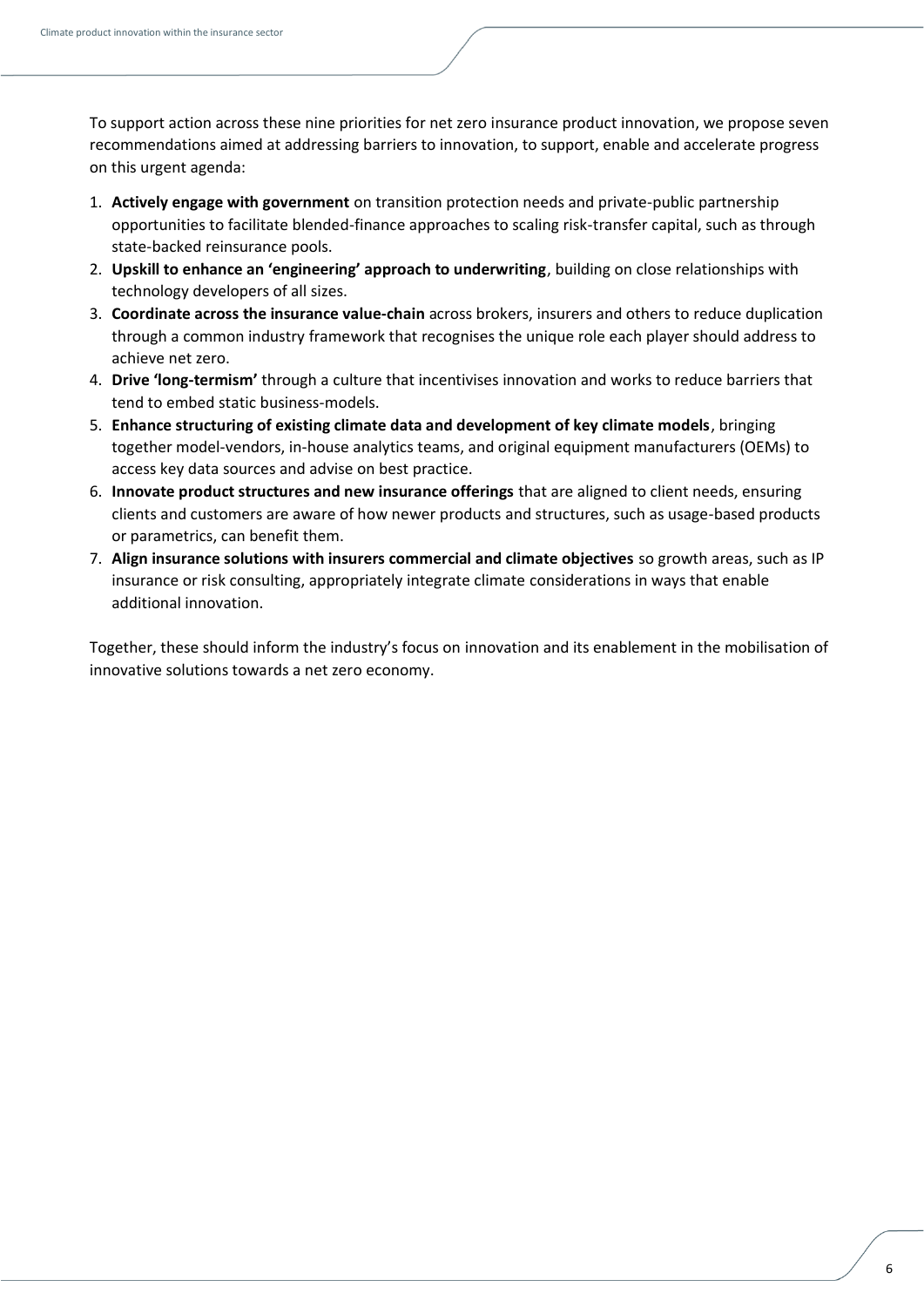## <span id="page-6-0"></span>**Introduction**

2021 must be the year of action for protecting against the disastrous effects of climate change<sup>2</sup> . The science is clear; there is consensus that global emissions must drop by 50% within this decade for the world to have a chance of staying within 1.5 degrees of global warming and avoiding the most catastrophic consequences of climate change<sup>3</sup>. The process of transitioning to a low carbon economy, at the unprecedented scale and pace required, has clear and immediate implications for the entire global economy.

The Bank of England identifies three types of risk rising from climate change as having a material financial impact: transition risk, physical risk and liability risk.<sup>4</sup> Meeting  $-$  and even exceeding  $-$  the emissions reduction targets set by the Paris Agreement will require radical changes to be made<sup>5</sup>. No industry or sector will be left unaffected. The OECD estimates that, globally, EUR 6.35 trillion a year will be required to meet Paris Agreement goals by 2030<sup>6</sup>, with major changes led by the business community and with support from consumers. The insurance sector will be critical to enabling the smooth flow of capital to facilitate this transition process, which will include the implementation of actions to mitigate climate change, and to reduce global emissions. The Taskforce for Climate-Related Disclosures (TCFD) defines transition risks as the: *"extensive policy, legal, technology, and market changes to address mitigation and adaptation requirements related to climate change. Depending on the nature, speed, and focus of these changes, transition risks may pose varying levels of financial and reputational risk to organizations."*

As 'society's risk manager'7, the insurance industry has a critical role to play in enabling mitigation and adaptation in response to climate change. From risk services that help reduce transition risks for clients, to the creation of incentives towards a lower carbon economy, through the insurance products it offers to customers, the transition presents an opportunity to build a more sustainable industry for the future<sup>8</sup>.

### Net zero and the insurance value chain

Net zero refers to the concentration of greenhouse gases in the atmosphere, often with a focus on carbon dioxide. The IPCC's [SR1.5](https://www.ipcc.ch/sr15/) report<sup>3</sup> defines net zero emissions as "achieved when anthropogenic emissions of greenhouse gases to the atmosphere are balanced by anthropogenic removals over a specified period." The Science Based Targets initiative specifies two conditions with which businesses that are working to achieve net zero emissions must comply:

- 1. "Achieve a scale of value-chain emission reductions consistent with the depth of abatement achieved in pathways that limit warming to 1.5°C with no or limited overshoot.
- 2. "Neutralise the impact of any source of residual emissions that remains unfeasible to be eliminated by permanently removing an equivale nt amount of atmospheric carbon dioxide."<sup>9</sup>

<span id="page-6-1"></span>When considering the scope of action on net zero, we refer to Greenhouse Gas Protocol<sup>10</sup> which shapes focus on emissions measurements across direct and indirect emissions, as defined by the Scope 1, 2 and 3 Standards. Thoughtful and systematic planning is required in order to inform decision-making around interventions<sup>11</sup>. Drawing on the Race to Zero criteria<sup>12</sup> and categories in the recent assessments of net zero targets<sup>13</sup>, insurers considering net zero alignment for underwriting are looking to focus on insured clients and the activities insured, as well as the lines of business offered. This will demand the development of new products, updates to existing insurance products and increasing sophistication in risk advisory services for climate mitigation. In order to drive change for net zero in insurers clients' activities through innovation in insurance offerings, collaboration will be required both upstream and downstream across the insurance value chain.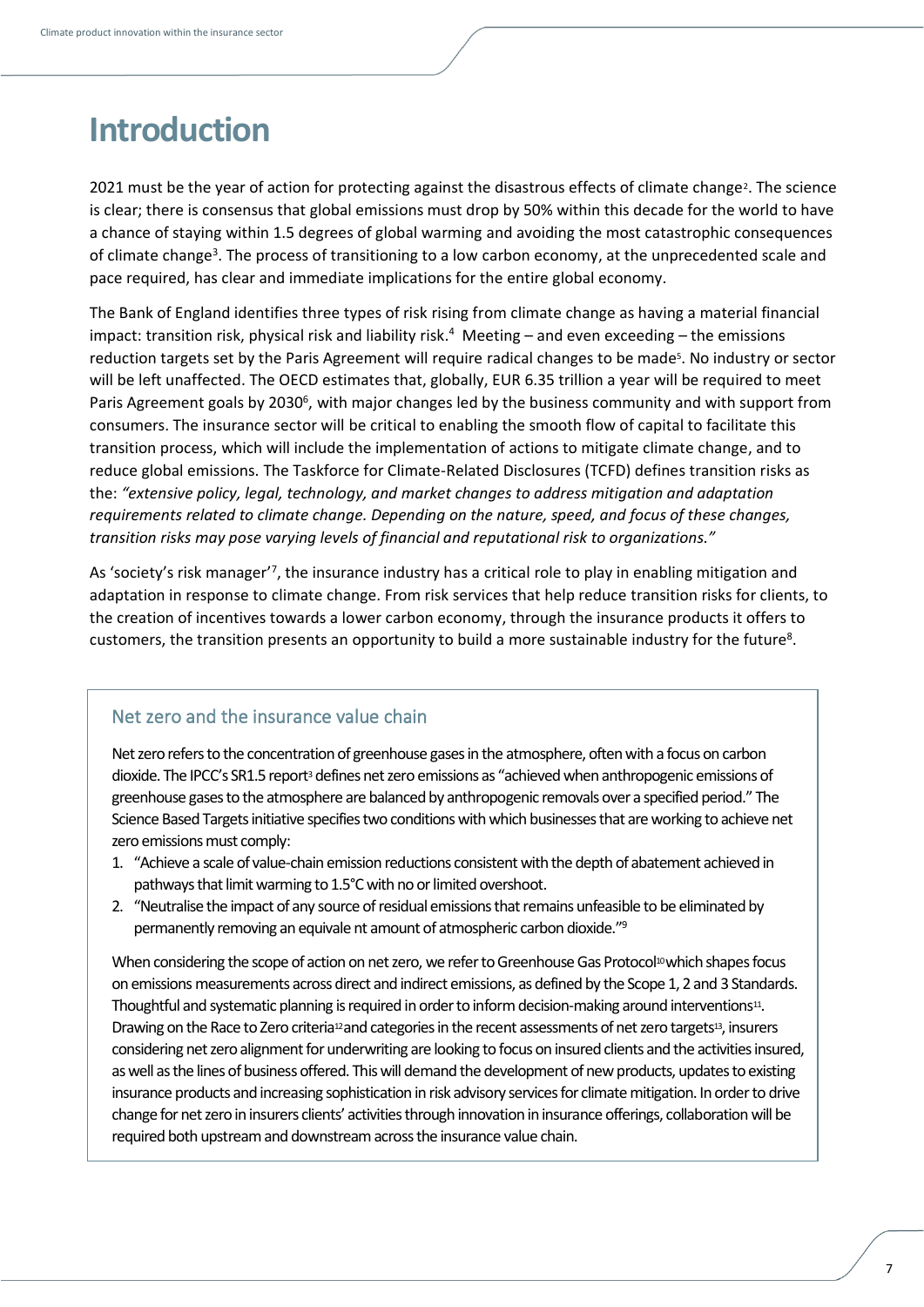# **Climate-ready insurance products**

The concept of net zero underwriting builds on the established need for "climate-ready" insurance products and their definition, defined by Icebreaker One's Standard for Environment, Risk and Insurance (SERI) programme as products that: *"incentivise certain behaviours in the business models of the companies and individuals buying insurance. This includes incorporation of net zero objectives and outcomes into their business model and operations and demonstrating greater resilience and adaptation in response to climate and environmental risks."*<sup>14</sup>

Brokers can work with insurers to provide commercially attractive opportunities that can help customers manage their own transition, whilst reducing the risk to the insurer. This can be achieved by incentivising positive climate mitigation behaviours in policyholders via reduced premium costs. It is critical that the industry's pace of innovation around insurance products to enable the transition is able to match the needs of the wider economy. We must avoid the creation of new 'coverage gaps' in the form of net zero technologies for which a lack of insurance coverage might hold back the development, adoption or scaling.

Further work outside the industry is required in order to identify the set of potential products in the property and casualty markets that can best deliver net zero outcomes in a 'just'15 manner. Brokers and insurers will need to test the appetite of policy buyers and wider market participants, and to explore their transition challenges and risk management requirements, when exploring the means by which demand can be stimulated in order to accelerate the transition. Life insurers and their product offerings will further investigation, with the opportunities less immediately obvious.

This report represents a collaborative effort by ClimateWise, Deloitte and Icebreaker One to seek answers to a fundamental question: what are the major opportunities for product innovation in driving the transition to a net zero future with which senior leaders should engage, and what actions can the industry take to move forwards at pace? The report builds on previous research by ClimateWise, which examined policy opportunities to support net zero underwriting.

# <span id="page-7-0"></span>**Paper outline**

The first section of this paper recognises the unique role of the insurance industry in enabling the transition of the wider economy towards net zero. The next section focuses on the current state of product innovation in the market to support and incentivise climate mitigation, including progress in decarbonisation and the development and scaling of net zero solutions. This includes discussion of the key opportunities in underwriting for product innovation for net zero, examples of successful innovation and further opportunities, and barriers to growth. Thirdly, we examine how the insurance value chain can help in the transition, both as individual players and through increased collaboration. Finally, we look at key priorities and ways in which product innovation for a net zero future can be enabled and accelerated, and next steps.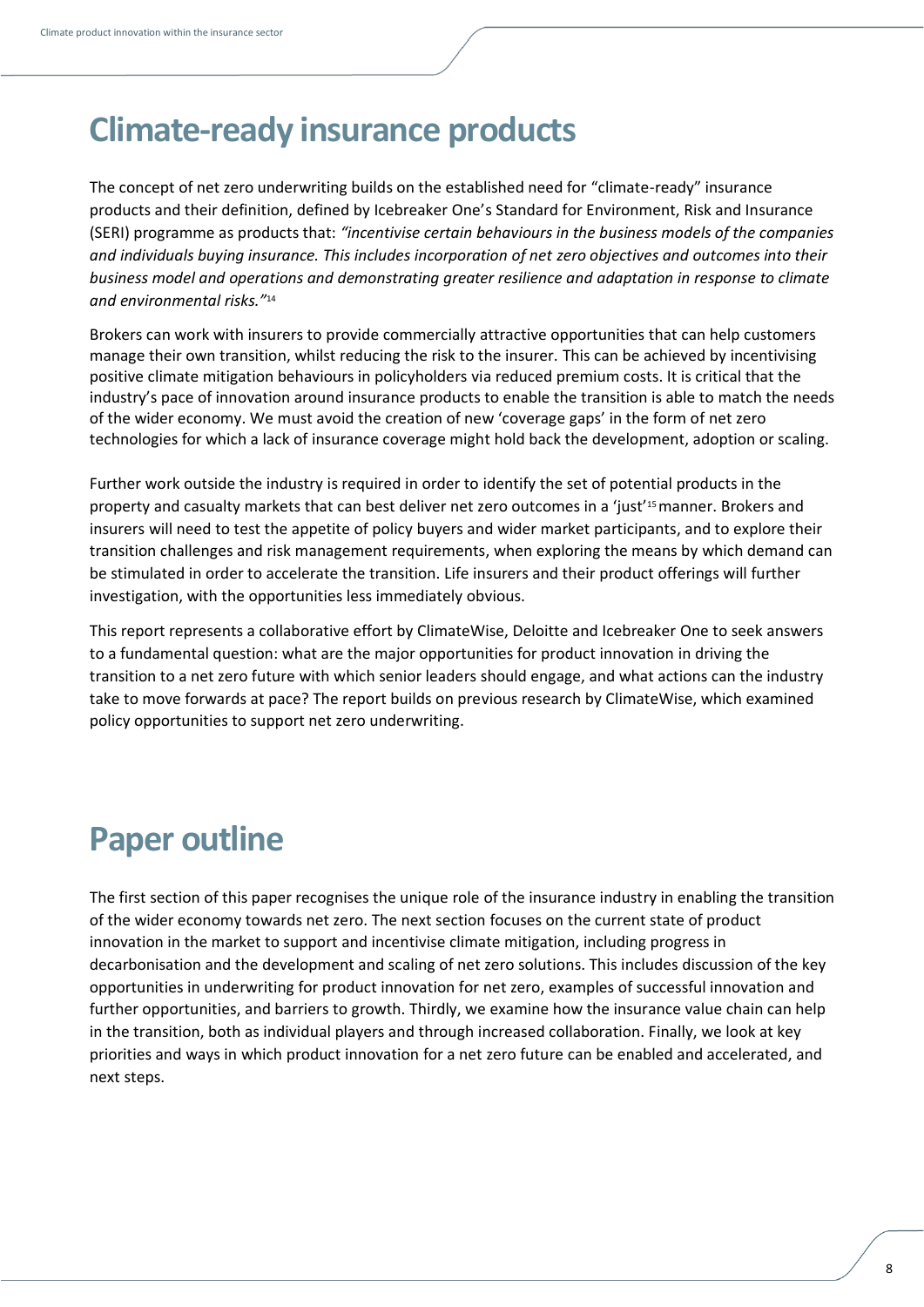# <span id="page-8-0"></span>**Methodology**

The concept for the report was developed in partnership with ClimateWise Members, who identified a need to explore industry innovation around climate change and potential barriers to insurer contributions in achieving net zero and building resilience.

The report was developed leveraging interviews with industry experts conducted between March and April 2021. The interviews focused on innovation, including:

- Examples of product innovation
- Approaches to driving and governing product innovation internally
- Market drivers and challenges
- Wider value-chain enablers and barriers
- The role of policy and regulation, and data and analytics
- Potential solutions to the challenges surfaced
- Recommendations to support increased climate product innovation

The interviewees spanned a range of insurance professions, industry types, organisations and regions across the world to gain a broad perspective from across the insurance value chain, including leaders in: innovation and incubation, underwriting, actuarial, international policy and engagement, strategy; and green technologies.

## <span id="page-8-1"></span>**The role of the insurance industry in enabling the net zero transition**

#### The role of insurance in technological advances for climate mitigation

Given the high risks from early-stage start-ups or technology, insurers play a critical role in supporting net zero technology innovation through underwriting, enabling low carbon industries and companies to develop, implement and scale. In this context, underwriting provides a mechanism for managing and mitigating the risk associated with net zero technology innovation. It can also provide confidence to investors, banks and project developers to explore and provide capital towards net zero technologies and companies, by de-risking the opportunities.

Underwriters can ensure that their risk models do not inhibit the ability of new technologies to scale, where often challenges exist in the lack of historical data against which to assess the risk. Via this mechanism, the industry directly enables the transition through underwriting support for new net zero products and services. The industry's deep risk expertise can also be used to reduce the risk in the development and deployment of net zero technology, from innovative construction methods through to new manufacturing processes. This is critical, given that in clean energy alone, it is predicted that global investments will need to more than triple by 2030 in order to achieve net zero emissions by 2050<sup>16</sup>.

As low carbon technologies advance, there is also an important role to be played by the industry, as old technologies are retired in line with nationally determined contributions and sectoral decarbonisation pathways. In the context of the phase-out of fossil fuels, underwriting plays an important role in decommissioning the infrastructure and assets and the restoration of sites.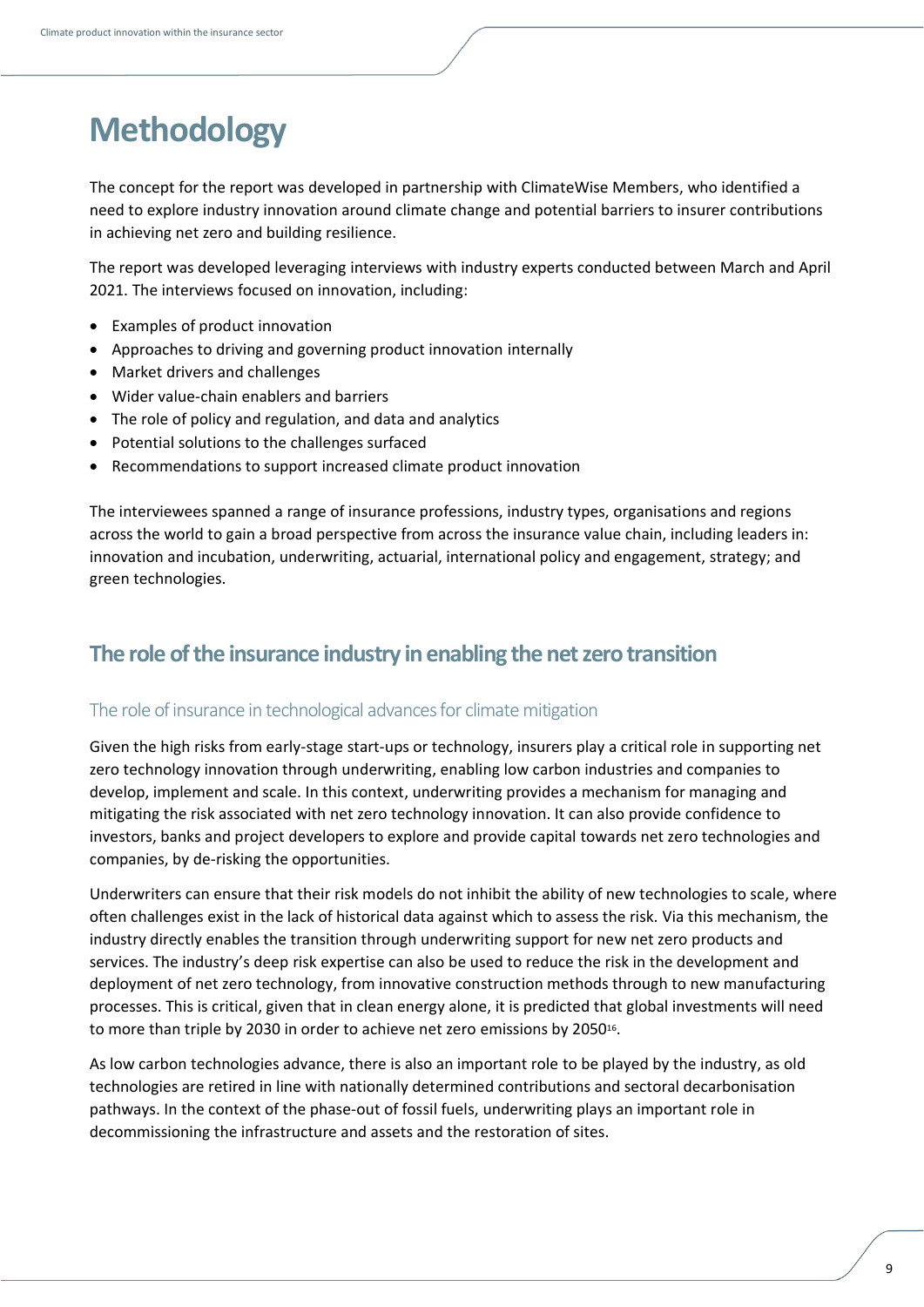#### **Net zero insurers and brokers**

Insurers and brokers are increasingly examining the concept and implications of net zero. Many have made individual and public commitments, with timelines often more ambitious than government policy. Aviva was the first major insurer to commit to a target of net zero by 2040 earlier this year, exceeding the requirements of the Paris Agreement. Similarly, the AHJ Group recently attained the status of becoming the first "Climate Neutral" Lloyd's Broking House, when working with ClimatePartner. <sup>17</sup>As these commitments to net zero underwriting are made, the industry is considering how to align strategies with a pathway to 1.5⁰C. Net zero underwriting strategies demand focus on the impact and opportunities this will create across the different lines of business, driving the need for iterations to existing products, and innovation for new offerings.

#### **Industry coordination towards net zero**

More broadly, there is recognition of the need for collective solutions to aspects of the transition, requiring industry-wide co-operation<sup>18</sup>. ClimateWise has an established group of insurance industry participants who are committed to underwriting portfolios aligned to net zero. Members of this group are piloting practices, tools and knowledge aimed at building capacity and enabling the insurance industry to make and act on the commitment. The Net-Zero Insurance Alliance (NZIA) of seven insurers and reinsurers (6 being ClimateWise members) will be launched at the 2021 UN Climate Change Conference in Glasgow (COP26) this November. Collective action between reinsurers and insurers is not, however, the only form collaboration required to support insurance product development. For the industry to most efficiently play its vital role in innovating for the transition, increased opportunity for collaboration exists across the wider insurance value chain – from brokers to loss adjustors, modellers and legal firms.

#### **Just transition and insurance protection**

In the industry's definition and pursuit of net zero, it is important that 'just transition' considerations are incorporated in order to avoid inadvertently widening the insurance protection gap. Protection gaps may arise from any new restrictions in cover, or in circumstances where the pace at which the industry innovates its protection products and risk advisory services does not meet the advances in demands from the wider economy's transition. The Paris Agreement states that Parties to it should take into account the imperatives of a just transition of the workforce, and the creation of decent work and quality jobs, in accordance with nationally defined development priorities<sup>19</sup>. The incorporation of just transition concepts into product innovation strategies for net zero can itself drive new product development opportunities, for example linked to workers' compensation insurance for adversely affected workers from carbon intensive sectors<sup>20</sup>.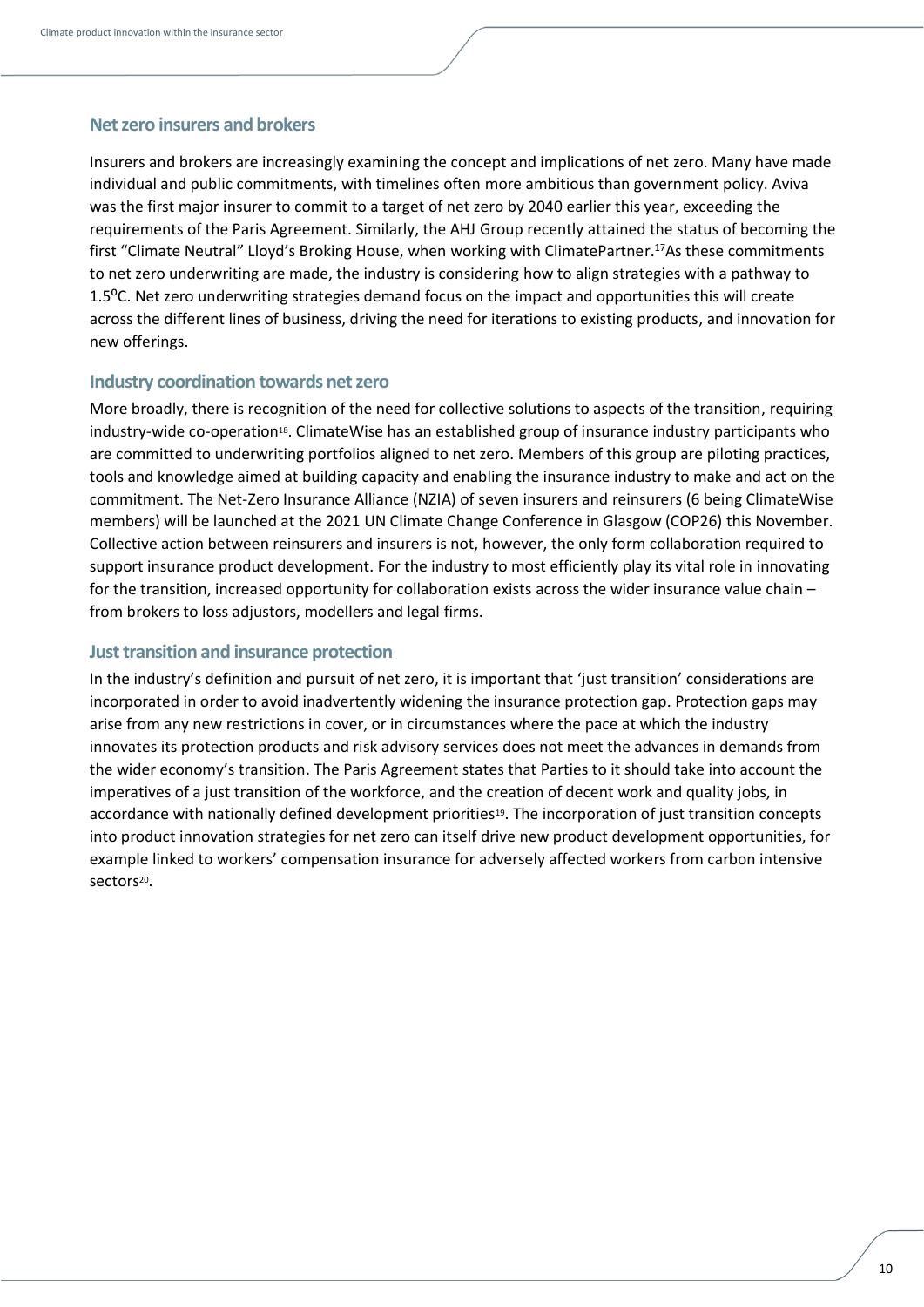### <span id="page-10-0"></span>Insurance product innovation opportunities for net zero

Our research has identified a number of driving forces that are shaping the demand and opportunity for product innovation for net zero across the industry (Figure 1):



*Figure 1. Stakeholder drivers of net zero product innovation in insurance*

In light of these stakeholder drivers, and recognising the vital role that insurance plays in enabling the transition of the wider economy, as well as the opportunities for influence throughout underwriting policy design, pricing and claims, we have identified nine priority areas where insurance product innovation can support climate mitigation:

### 1. Enabling and incentivising low carbon choices

| 1. Enabling and<br>incentivising low carbon<br>choices                                     | 2. Mainstreaming the<br>encouragement of<br>climate mitigation<br>through efficient and<br>resilient reinstatement | 3. Implementing<br>environmentally<br>sustainable claims<br>servicing                                |
|--------------------------------------------------------------------------------------------|--------------------------------------------------------------------------------------------------------------------|------------------------------------------------------------------------------------------------------|
| 4. Enabling capital flows<br>towards green solutions<br>through risk transfer<br>solutions | 5. Creating removal-<br>based carbon offsets<br>through natural capital<br>protection                              | 6. Scaling emerging and<br>existing low carbon<br>technologies and start-<br>ups                     |
| 7. Supporting the<br>sustainable<br>decommissioning of<br>carbon-intensive assets          | 8. Developing risk<br>advisory services to<br>support clients' climate<br>mitigation understanding<br>and approach | 9. Developing solutions<br>for reducing climate<br>liability and<br>environmental litigation<br>risk |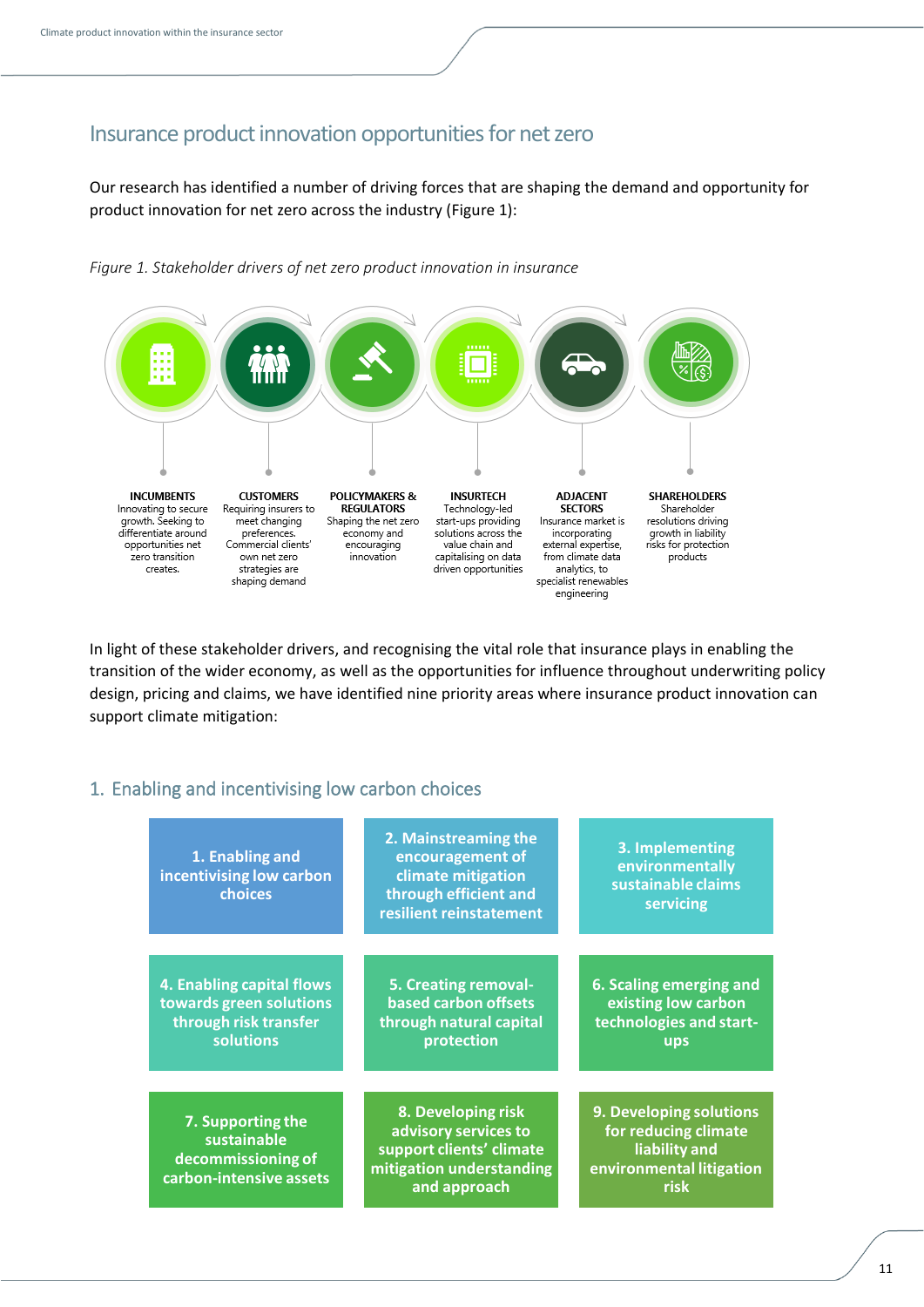There is a heightened public awareness of climate change, and of the need to make an impact in terms of managing and mitigating climate-related risks. Retail consumers are increasingly looking to businesses and service providers for guidance and assistance in this process.<sup>21</sup> For insurers, this represents an opportunity to promote and incentivise low carbon solutions with customers, and to incentivise environmentally sustainable behavioural change in policyholders. In doing so, insurers can raise awareness and accelerate demand for low carbon products, through their policy options and pricing. These techniques are widely being deployed in personal insurance, but not yet in commercial, despite the latent and growing demand evident in the doubling of corporate commitments to net zero over the past year<sup>22</sup>. Examples include:

- **Policy options to support climate awareness and mitigation:** Zurich is providing low carbon choices, in order to raise awareness of climate impacts and mitigation in the personal insurance space. This includes, for example, providing carbon offsetting optionality for personal travel insurance, and opportunities to select green initiatives to which company donations can be made, in zero claims years.<sup>23</sup>
- **Incentivising climate positive behavioural change:** RSA is incentivising customers to reduce their personal vehicle usage, through motor policy design and pricing for low mileage motorists, providing cheaper rates of insurance for those who use their car infrequently.<sup>24</sup>
- **Incentivising low carbon solutions:** The Hartford incentivises electric vehicle usage over petrol or diesel cars, through premium discounts to motor policies.<sup>25</sup>

Further innovation in product development is required in order to enable low carbon choices and incorporation of incentives for low carbon solutions and behavioural change across broader policies, business lines and customer segments.

### 2. Mainstreaming the encouragement of climate mitigation through efficient and resilient reinstatement

The claims process provides an opportunity to influence policyholders in making their homes and businesses more resilient to transition risks. This is not currently the norm, with the majority of climaterelated reinstatement centring around adaptation and mitigation for climate change. Incentives towards building in decarbonisation measures through reinstatement can be provided both before and after an event. Effective innovation through reinstatement requires collaboration and education across the insurance value chain. This creates an opportunity to support customers' transition strategies, whilst enhancing the industry's own resilience to transition risks.

Examples of the industry building climate mitigation into the reinstatement process to date are largely centred around home insurance policies and commercial property insurance. This is critical, given that buildings account for approximately 40% of energy consumption and 36% of CO2 emissions across Europe. Examples include:

**Supporting the retrofit of the built environment through reinstatement**: Zurich's Commercial Insurance Property has built retrofitting into the claims process through cover including reinstatement and use of sustainable building materials. Their 'green endorsement' covers the additional costs of reinstatement with products or building materials from sustainable material manufacturers. Similarly, for personal customers, RSA provides customers with the option to make greener choices by recommending energy efficient replacements of damaged goods following a claim.

The innovation opportunity for reinstatement is relatively unexplored. This should be a priority for the industry to examine across wider business lines, with an initial focus on carbon-intensive policies, where cost-efficient lower-carbon or energy efficient alternatives exist.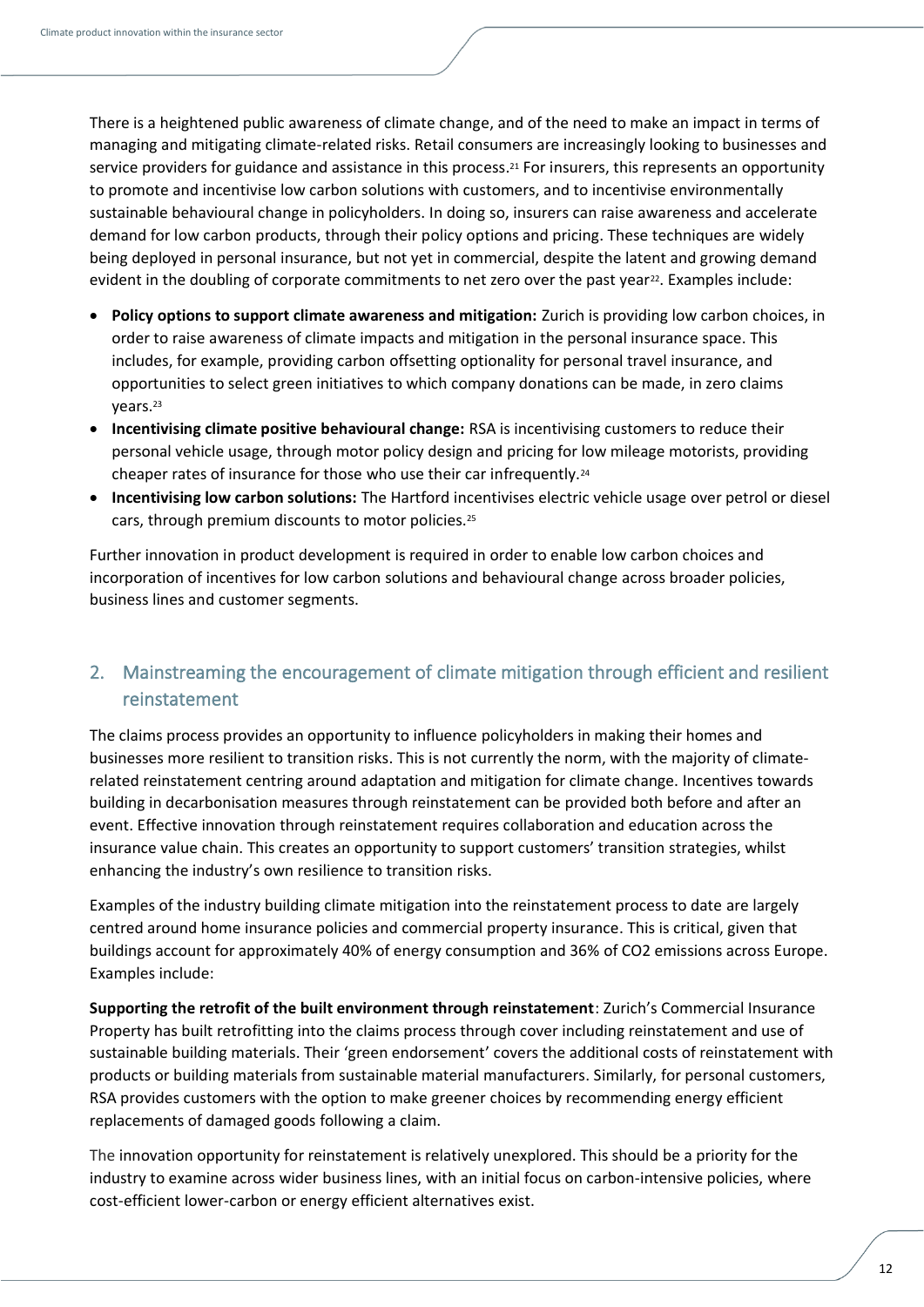### 3. Implementing environmentally sustainable claims servicing

Claims servicing can represent a substantial source of emissions within insurer's own supply chains, and servicing of claims can lead to waste and ongoing emissions. Implementing environmentally sustainable claims servicing - by encouraging repair over replacement, reducing waste or improving waste management, or by providing or requiring the use of recycled parts - can contribute towards decarbonising the claims process at either no or low cost<sup>26</sup>. Innovative responses to this challenge are widely seen in personal motor and property insurance, these are, however, yet to be adopted at similar scale across wider business lines:

- **Encouraging 'repair over replace'**: RSA is working with suppliers to encourage a 'repair over replace' philosophy by recommending sustainable claims solutions for customers to consider.<sup>27</sup> In 2019, through this repair over replace approach to claims servicing for motor insurance, RSA repaired 40,000 windscreens, saving 1,500 tonnes of carbon emissions and 540 tonnes of glass waste going to landfill. During this repair process, customers are also incentivised to use electric vehicles.
- **Giving policyholders recycled options:** Tokio Marine & Nichido also promotes repair over replacement, and promotes the use of recycled automobile parts for personal motor insurance customers for any repairs and replacements. <sup>28</sup>

### 4. Enabling capital flows towards green solutions through risk transfer solutions

There is a \$23 trillion investment potential associated with mitigating the worst effects of climate change ahead of 2030<sup>29</sup>. There is increasingly widespread recognition of this opportunity across capital markets, with many investors, asset managers and banks committing to scaling up green financing in support of the transition. Through innovation in underwriting products, the insurance industry plays a critical enabling role in the wider economy's transition through de-risking green financing opportunities, supporting capital flows to green solutions that might otherwise have been deemed too high-risk.

For nascent net zero technologies such as carbon-capture storage (CCS), where limited loss-histories are available, or long-term capital is required, underwriting can provide the confidence to investors and project developers to support the scaling of these solutions. The industry also plays an important role in supporting the growth of low carbon companies, with limited loss histories themselves, by de-risking debt-based financing, to lower the cost of capital. Innovative examples of underwriting products that enable capital flows towards green solutions and companies include:

• **Use of a double trigger in warranty insurance to lower the cost of capital for smaller start-ups and support scaling of solar:** Munich Re has developed a tailored renewables technology underwriting offering for both manufacturers and investors in solar. This includes a warranty insolvency protection to lower the cost of capital for solar PV by ensuring that, in the event of a solar manufacturer's insolvency, the policy can be passed on to the registered buyer, providing investors with confidence over the coverage of any future warranty claims.<sup>30</sup>

Further work is required to raise awareness of the availability of insurance solutions such as these, amongst capital markets participants. There is an urgent need for greater collaboration across the wider financial sector, given that many of these emerging net zero solutions, and the firms providing them, are still in their infancy. This poses a significant growth opportunity for the industry, with predictions in Swiss Re's Sonar 2020 Insight Report that, by 2050, emerging technologies such as CCS have the potential to grow to a size that will rival today's oil and gas industries.<sup>31</sup>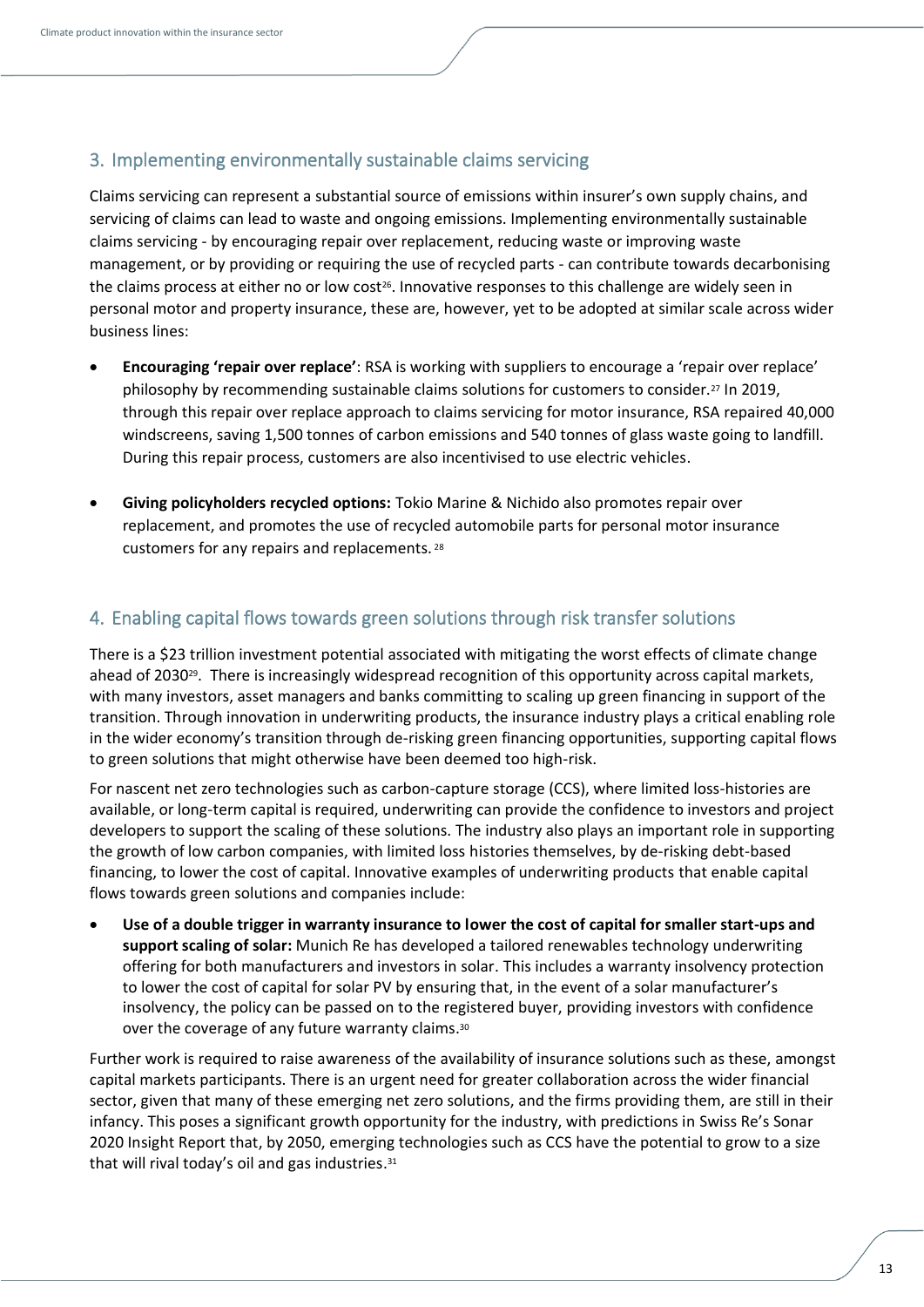### 5. Creating removal-based carbon offsets through natural capital protection

Whilst ambitions should very much be focused on the 'zero', rather than the 'net', element of the net zero equation, the practical reality is that some hard to abate sectors may have to rely on greenhouse gas removals – via carbon offsetting, for example – to compensate for unavoidable residual emissions.

Nature-based solutions can support with carbon removal through sequestration. A recent WEF report, published in May 2021, predicted that nature-based solutions could provide one-third of the climate mitigation to reach a 1.5- 2°C pathway by 2030 — and at a lower cost than other forms of carbon dioxide removal. <sup>32</sup> Through protection for natural capital resources, the insurance industry can contribute towards climate mitigation efforts and help support scaling the supply side of voluntary carbon markets for carbon offsets. It is estimated that the voluntary carbon market needs to grow more than 15-fold by 2030 in order to support the investment required to deliver the 1.5°C target. <sup>33</sup> Whilst innovative examples of naturebased protection exist, these are not yet replicated at scale:

**Mangrove restoration insurance:** AXA XL has been working to determine the feasibility of using insurance to cost-effectively help restore mangrove forests after extreme weather events. Mangroves are a critical nature-based solution offering increased resilience and helping protect against coastal flooding. A parametric insurance policy based on wind speed is most feasible and could be paired with a traditional indemnity policy to cover both short-term and longer-term restoration actions.

• **Coral reefs and carbon sequestration:** Swiss Re's innovative natural capital solution for coral reefs on the Yucatan Peninsula combines the carbon sequestration benefits of natural capital protection with their physical resilience benefits. The solution ensures rapid disbursement of funds to enable trained and experienced community members to respond to reef damage, resulting in the world's first naturebased solution to protect Mexico's coral reef. 35

As the market for voluntary carbon offsets grows<sup>36</sup>, the industry should maintain a focus on scaling proven innovation around protection for high-value nature-based offset solutions. Advances in initiatives that support the exploration of nature-based solutions, their opportunities and their valuation, such as the recently launched Taskforce for Nature-related Financial Disclosures (TNFD), are expected to drive growth in this area of product innovation, as the links between a nature-positive and net zero economy are better understood.

### 6. Scaling emerging and existing low carbon technologies and start-ups

The transition to net zero will require significant technological transformation. The International Energy Agency (IEA) states that, at net zero emissions, emerging low-carbon electricity, bioenergy hydrogen and hydrogen-based fuels will be required in the same share of final energy needs as currently provided by fossil fuels. 37 Innovating and tailoring underwriting products to provide support for high-risk early-stage start-ups or technology, by providing a mechanism for managing and mitigating the risks, can help prevent risk models from inhibiting the scaling of those critical technologies.

Challenges to underwriting often arise, in terms of the lack of historical data against which to assess the risk for technologies still in their infancy. As these technologies develop, and a critical tipping point is reached whereby adequate data exists on loss histories, data-driven innovation opportunities are opened up. There are a number of interesting examples across the industry, in which competitive and tailored offerings have been developed for net zero technologies:

• **Providing packaged programmes of insurance to renewable technologies:** Tokio Marine & Nichido Fire (TMNF)'s Mega-Solar Package Program combines insurance coverage across property, liability and warranty, with risk consulting services, for solar power plant facilities. This packaged protection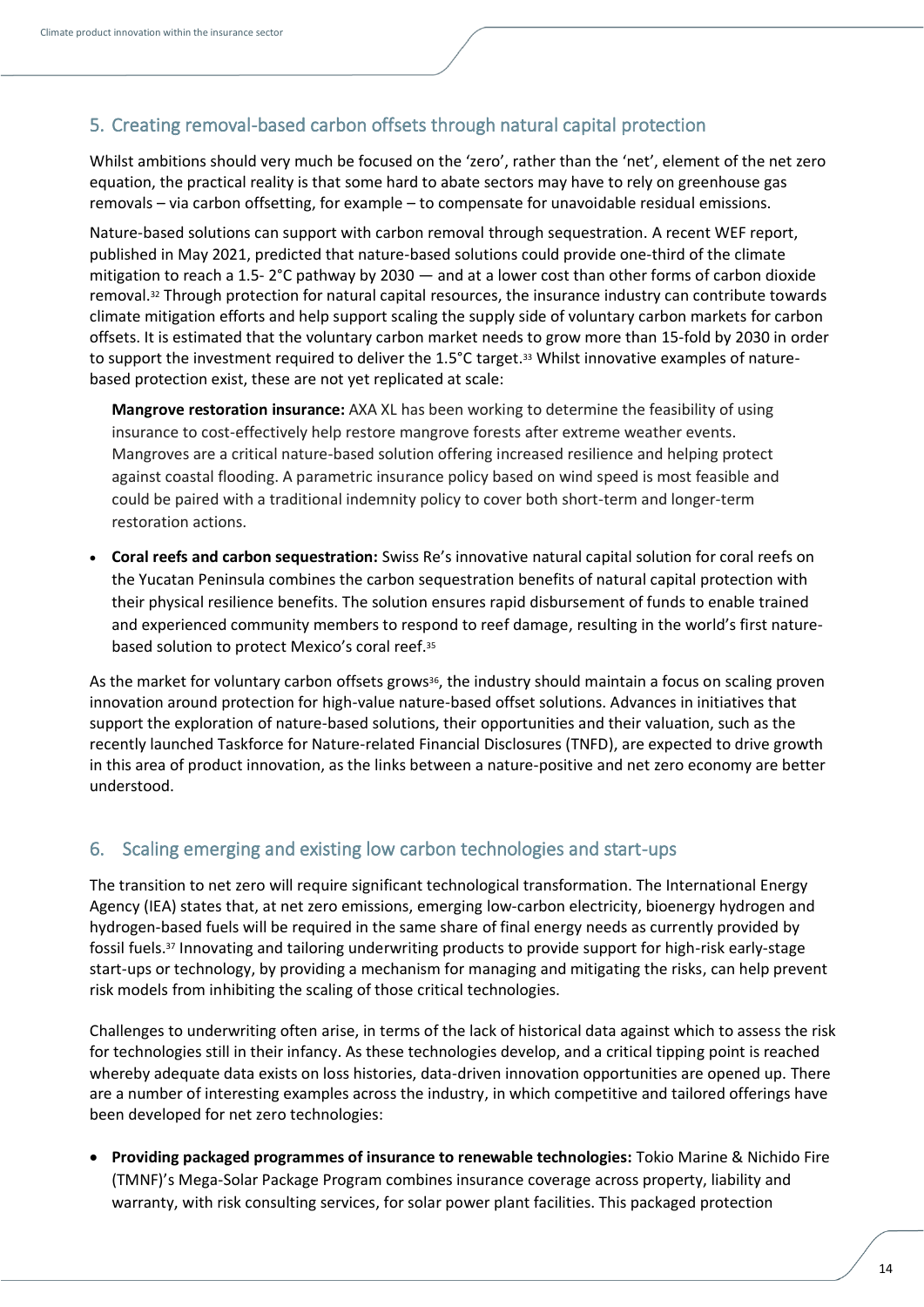programme provides confidence throughout the lifecycle of renewable technology, from development, testing and commissioning, construction, distribution and operation, to support their scaling.

• **Use of index-based insurance products to support renewables scaling where there's volatility in generation linked to weather-based factors:** Swiss Re has developed customised, index-triggered protection products for wind and solar energy, that safeguard against loss of income due to adverse high or low wind conditions, lack of solar irradiation or variations in water levels. The Solar Irradiation Index, an annual insurance product, provides protection for photovoltaic plant operators, should levels solar irradiation fall below that expected.<sup>38</sup>

Insurers should consider scaling packaged solutions currently offered for solar, to other maturing renewable technologies. There is also an opportunity to develop and leverage a more data-led approach to underwriting technologies, such as solar, as increased data becomes available on loss-histories. Furthermore, innovation opportunities exist to provide tailored protection products for more nascent renewable technologies such as hydrogen, CCS and battery storage.

### 7. Supporting the sustainable decommissioning of carbon-intensive assets

In order to meet the Paris Agreement, fossil fuels must be phased out. Currently fossil fuel assets, in particular coal plants, are not being shut down at the rate required in order to limit global warming to 1.5°C. Research shows that coal must be phased out globally by 2040 if we are to meet the commitments made in Paris. <sup>39</sup> In the context of the energy transition, and phase-out of fossil fuels, insurance products can support decommissioning the infrastructure and assets, and the restoration of sites. First and third-party protection products are being provided for oil and gas pipelines, platforms and infrastructure, and coal plants:

• **Providing bespoke protection products to support the decommissioning of fossil fuel assets:** Aviva's surety business provides guarantee for the reclamation work to remove oil pipelines and to restore land to its original state. Aviva holds the corporate guarantees or collateral as security, thus guaranteeing the completion of the reclamation work, which is vital in supporting the energy transition.

Further opportunities exist to scale tailored decommissioning protection products for broader technologies through the transition, both within and outside of the energy sector. As new net zero technologies reach the end of their lifetime, this will also include developing tailored new first and third-party protection products in the renewables, hydrogen and CCS sectors.

### 8. Developing risk advisory services to support clients' climate mitigation understanding and approach

Product innovation for net zero extends beyond protection products and into adjacent risk advisory services. Through the industry's deep risk expertise, a range of opportunities exist to support the transition. Risk advisory services can be deployed to reduce the risk in the development and deployment of net zero technology, from innovative construction methods, through to new manufacturing processes. Risk data, analytics and modelling solutions are also being provided to help clients identify climate risks and to manage them more efficiently:

• **Providing risk solutions to help clients identify measure and respond to transition risks and opportunities:** Willis Towers Watson helps the finance industry, corporates and governments successfully navigate the whole-economy transition to a net zero and climate resilient future through its suite of climate data and analytical tools, Climate Quantified<sup>™</sup>, leveraging the Climate Policy Initiative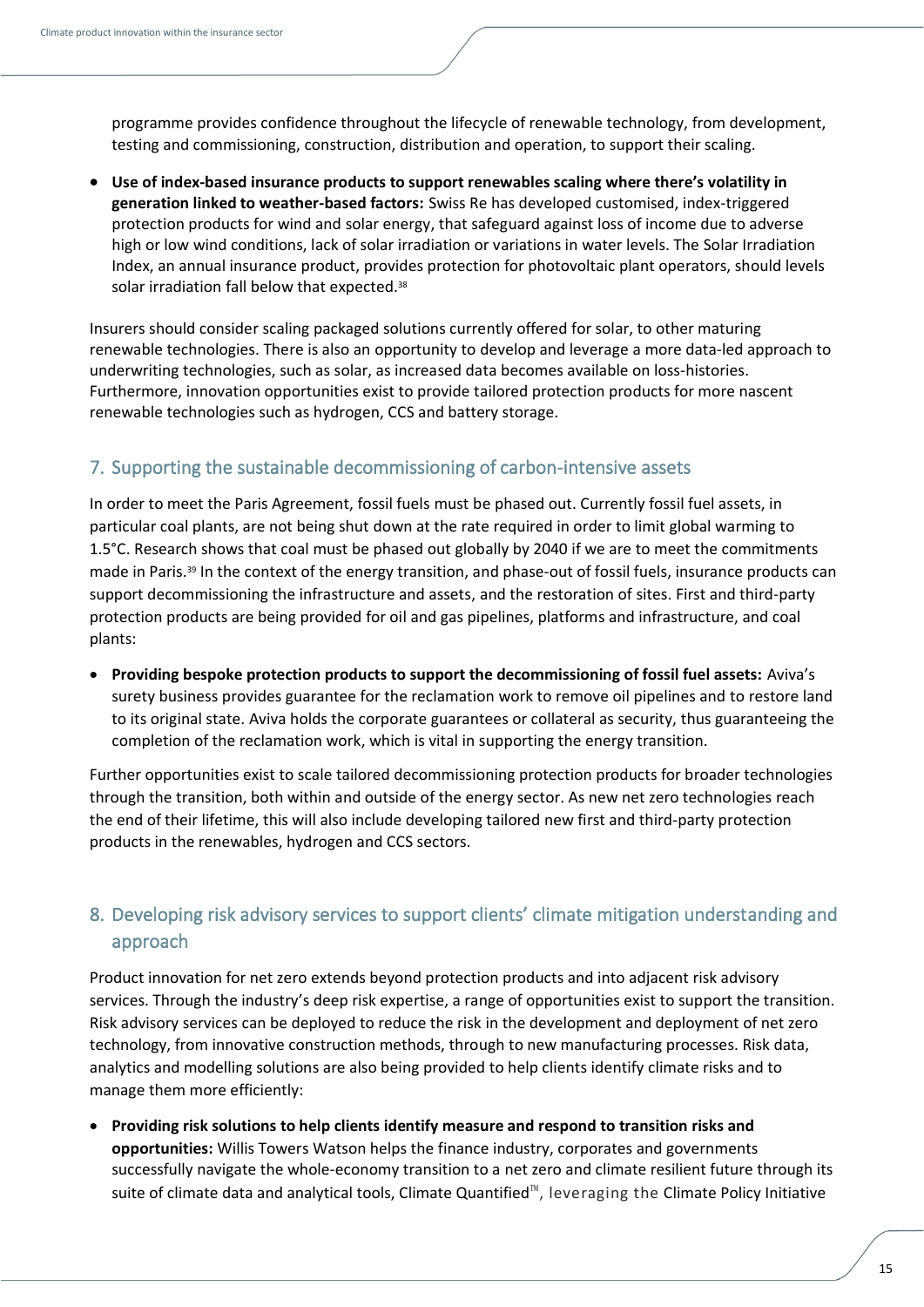(CPI)'s EF CVaR platform. <sup>40</sup> Climate Quantified provides support to financial institutions from portfolio analysis and financial hedging, through to applying strategic risk evaluation tools, to help the private sector develop transition risk management strategies.

• **Risk advisory services to support the scaling of low carbon technologies through insight on how to reduce, manage and mitigate risk:** Aon has a dedicated Renewable Energy Practice<sup>41</sup> which provides expert risk advice and broking services, supporting the management of risk throughout the lifecycle of renewable energy assets, from tidal to biofuel and small-scale hydro. Munich Re<sup>42</sup> is providing risk consulting and engineering expertise aimed at reducing risks to manufacturers of renewable energy technology, to support efficiencies in the innovation process and reduce risk throughout construction and development.

To date, a large focus of industry climate risk advisory services has been on building out adaptation and resilience capabilities. Open risk analytics can also increase confidence over transition risk analysis, build a wider view of transition risk, and create transition risk indices to benchmark and track resilience and progress. For example, the Climate Transition Pathways initiative (see box below) is designed to reward businesses that commit to transition to a low-carbon economy, with continued access to insurance capacity and capital.

### **Case Study: Supporting clients in their transition to net zero**

Climate Transition Pathways (CTP) is an accreditation framework created by Willis Towers Watson and independent third-party groups including Volans, a consultancy responsible for the Bankers for Net Zero initiative, and the Climate Bonds Initiative (CBI), a global investment organization committed to climate resilience. Headed by a CTP governance committee, it supports business to access insurance capacity and capital while sustaining an orderly transition to low carbon commitments. Businesses benefit from an independently assured accreditation of their transition's alignment to the Paris agreement, helping them

to stand out from those making more unsubstantiated claims. Insurance and capital markets can then have confidence to allocate capacity/capital knowing that a rigorous assessment of a company's alignment to Paris, and its ability to deliver this plan, has taken place.

### 9. Developing solutions for reducing climate legal liability and environmental litigation risk

Climate change litigation is on the rise.<sup>43</sup> Examples of climate litigation include administrative cases against governments and public bodies, claims against corporations perceived as perpetrators of climate change, and claims from investors against corporations for failing to account for possible risks to carbon-intensive assets, or failing to disclose risks to business models and value chains in financial reporting<sup>44,45</sup>. Innovation is required in existing legal liability insurance products, in order to provide protection products that can keep pace with the evolving climate liability risk needs of the wider economy. It is anticipated that demand will continue to grow for these and for wider specialist climate legal services, as climate risk management and the associated disclosures become increasingly mandated.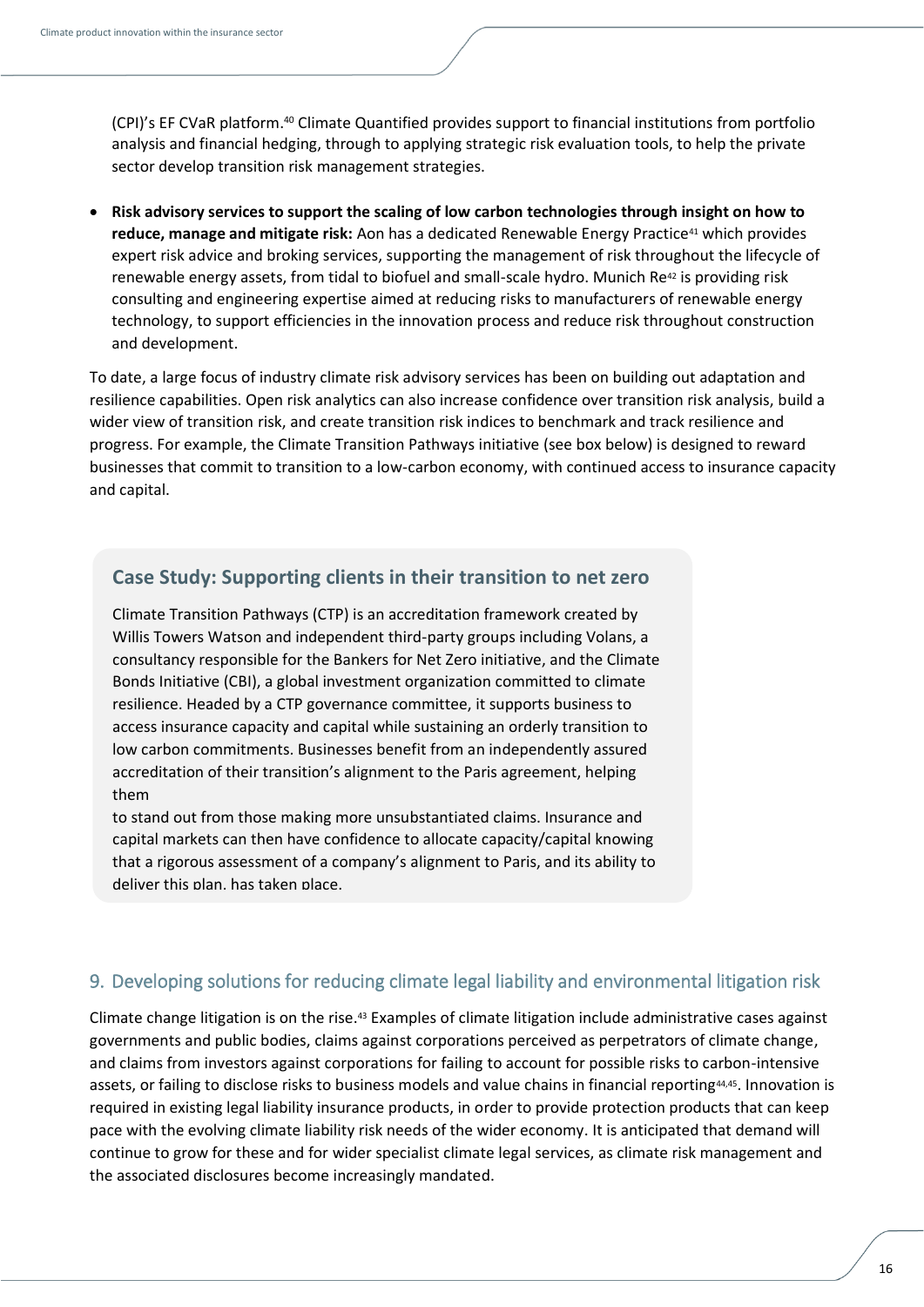The industry is already on the front-foot in examining updates to existing climate legal protection products, and in the provision of increasingly specialised legal services:

- **Considering updates to Directors and Officers (D&O) liability insurance policies from climate change:**  Willis Towers Watson shared insights examining the impact of pending cases and litigation threats to directors and officers on the pricing, and coverage of D&O, including potential need for additional protection to cover long tail claims. <sup>46</sup> RSA has made amends to D&O liability insurance coverage, with exclusions from Directors and Officers cover for the fossil fuels industry.
- **Providing focused climate legal liability protection support to net zero technology innovation**  companies: Chubb has partnered with Cleantech<sup>47</sup>, the largest private sustainable, technology innovation company, to provide bespoke insurance legal liability solutions as Cleantech grows, including solutions focused on intellectual property rights and environmental liability.

In the context of an increasingly regulated environment, extending beyond environmental law and regulation to areas such as asset management, finance, insurance, tax and many more, businesses are looking to their lawyers for deep knowledge of all the issues and out-of-the-box thinking to guide them through the transition. Further growth will be required in specialist climate legal expertise and services.

The insurance industry value chain, in partnership with advisory partners, plays a key role in raising awareness of best practice climate risk management with risk management professionals. For example, many brokers and advisory firms are helping insurers better understand the requirements of supervisory statements, such as SS/319 in the UK, that can improve risk management practices around climate risk. This deepening of understanding and sharing of best practice can help reduce risk that could lead to future litigation, thereby reducing future losses.

## <span id="page-16-0"></span>**Barriers to growth in net zero product innovation**

The market for climate insurance products is inhibited by barriers to growth on both demand and supply sides (Figure 2).



*Figure 2. Key barriers to growth in product innovation for net zero*

On the demand side, some potential customers, across both personal and commercial lines, remain sceptical of climate risk, or underestimate its impacts. Evidence from experiments in behavioural economics indicates that people tend to be poor judges of risk, and consistently underestimate it. For insurers, the challenge is compounded by existence of climate risk scepticism, as well as a reluctance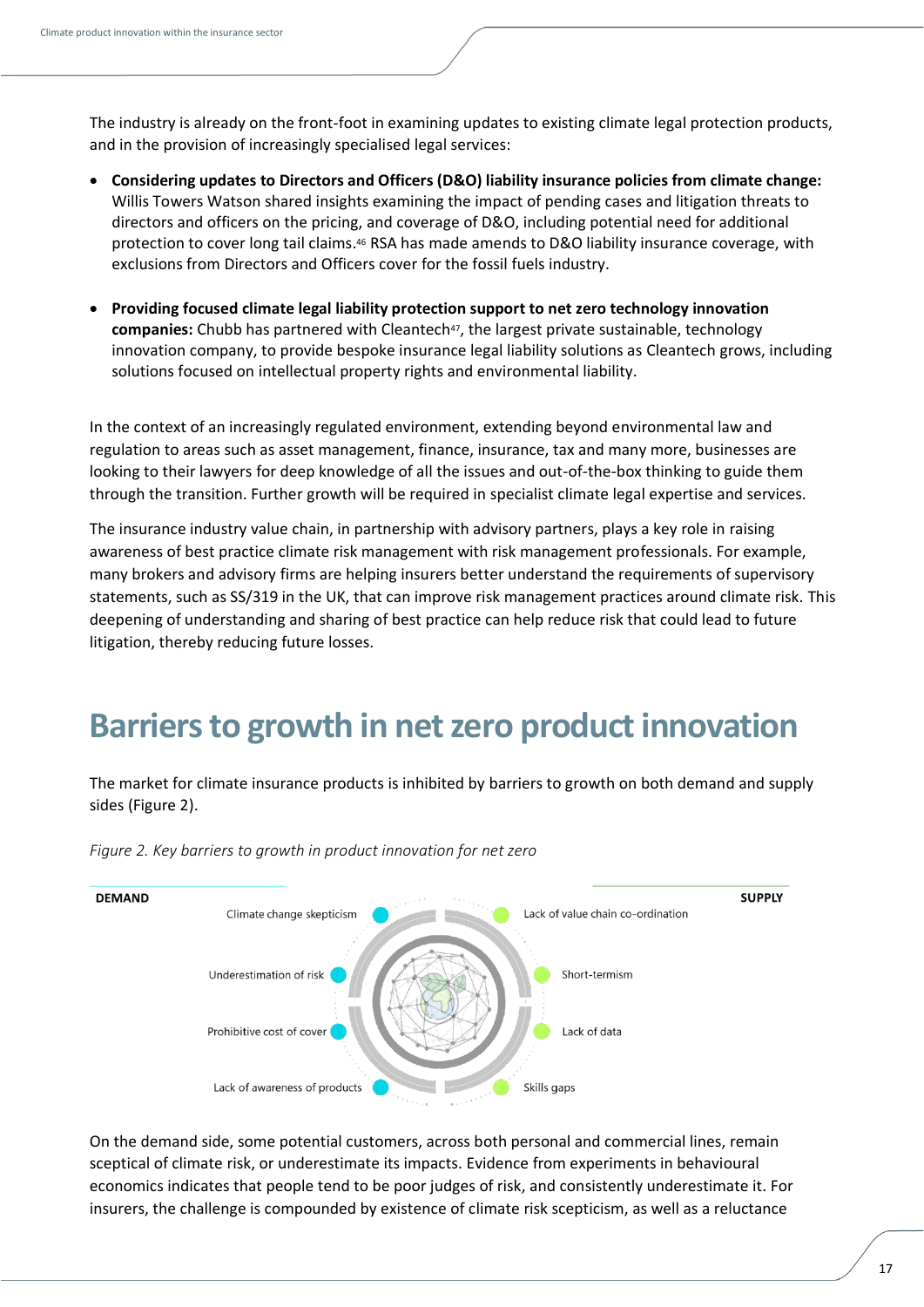among many customers to share data with their insurance providers. In a recent global survey of potential new home insurance products, only 11 per cent of customers elected for a 'connected and cost focused' home insurance product that provides assistance with managing household running costs, as well as an opportunity for homeowners to reduce their carbon footprints<sup>48</sup>.

*"Large corporates are not asking for climate related insurance products."* **Head of Innovation, International Insurer**

In addition, the cost of climate risk-focused insurance products - even in the case of innovative new products that can be cheaper than alternatives, such as parametric insurance - can be prohibitive. Other important would-be customers are often unaware of the tailored products that the industry has developed to support them. For instance, many small green technology companies, which play an important role in developing low-carbon technologies critical to the transition, are unaware of the insurance industry's solutions to their coverage challenges.

The role of insurance is often seen as secondary to sources of financing - a view which fails to appreciate the strength of linking these approaches together. Insurance products aimed at the risks facing emerging technologies and clean-tech start-ups can both facilitate their development and financing by de-risking, and in the case of the latter, giving greater certainty to investors. For example, parametric insurance can offer innovative ways of covering risks that may not be easily covered or priced with traditional indemnity insurance.

*"Many of the investors do not understand this kind of insurance [which protects their financial investment in solar plants] exists as it is not broadly offered by climate insurers."* **Head of Green Tech Solutions, International Reinsurer**

On the supply side, growth is inhibited by a lack of co-ordination across the value chain. This manifests in multiple areas, such as a lack of data sharing across brokers and insurers, and duplication of roles across different links in the chain (e.g. product development split across brokers and insurers). The consequence is a diminishing of the division of labour enabled by the value chain's structure, and a lack of cross-industry collaboration on 'big' climate challenges.

*"Brokers understand the client need best. They can cut out primary research by the insurer [on client needs] when they do this well. Brokers' strength is their network, which they can leverage for client research and product distribution."* **Head of Incubation Underwriting, London Market Insurer**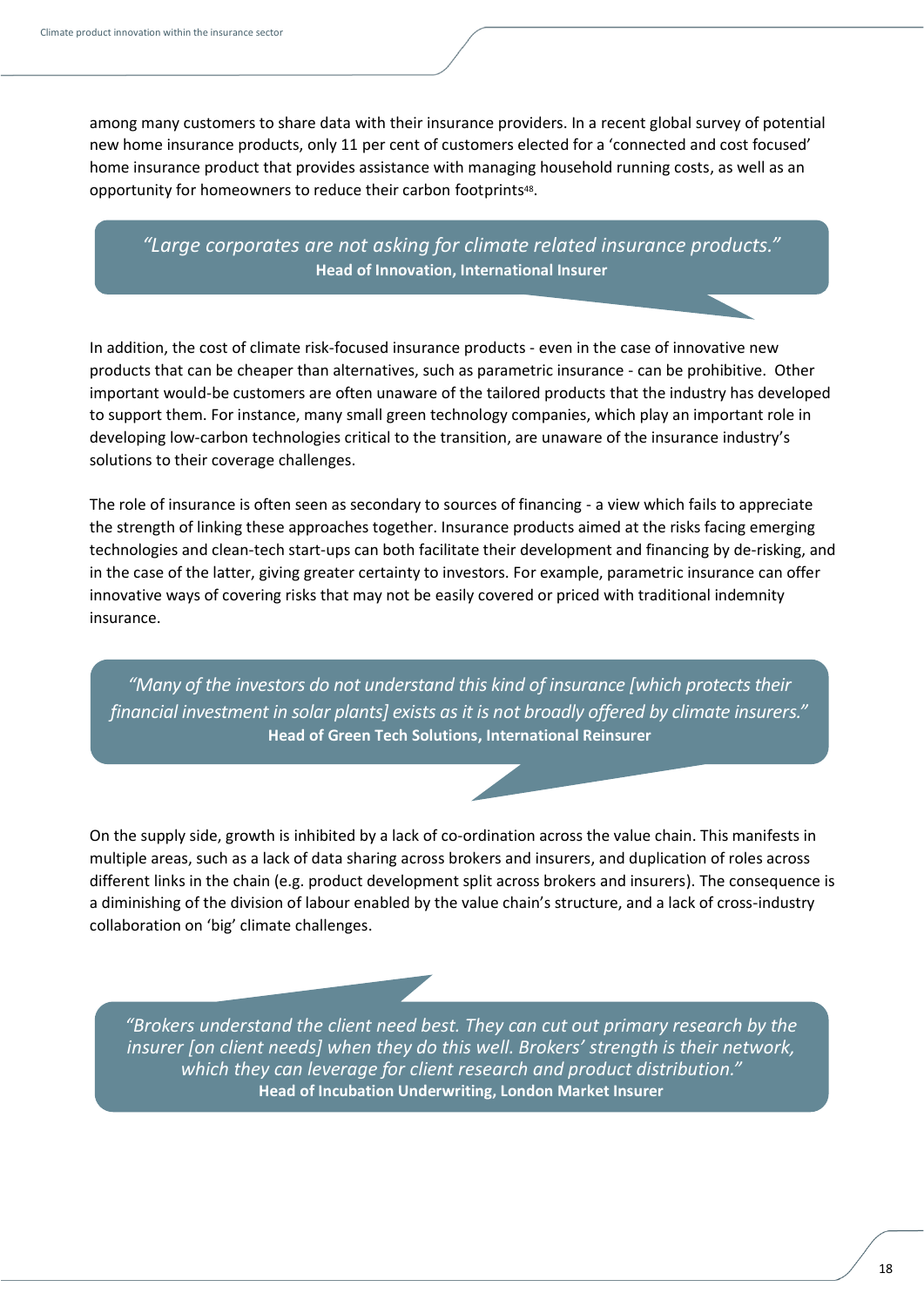The property and casualty insurance industry largely runs on annual policy cycles that do not fit well with the long-term view required to respond most effectively to climate change. This is an issue for both clients and insurers, as the typical policy period is one year, after which point business may not be renewed. It is therefore critical that the industry is able to effectively communicate climate risks and the need for longerterm strategy development to their clients, and to explain why initiatives, such as the [Climate Transition](https://www.willistowerswatson.com/en-GB/News/2021/05/groundbreaking-climate-transition-pathways-ctp-accreditation-established-to-help-business)  [Pathways](https://www.willistowerswatson.com/en-GB/News/2021/05/groundbreaking-climate-transition-pathways-ctp-accreditation-established-to-help-business) initiative, are starting to emerge. On the insurance side, compensation for underwriters is often tied to annual loss ratios, which incentivise 'sticking with what you know'. This is an issue that has been exacerbated by heavy claims in some areas of the renewable energy market, such as offshore wind, and one that will not change without the introduction of measures that link rewards to performance against climate incentives.

Data quality is also an issue. The data required in order to develop innovative products and to underwrite climate risks may not be available, or where it is available, it may be unstructured or of poor quality. Data may exist, but in an effectively unavailable form, locked up in systems that are not accessible or integrated with the tools used in risk modelling and product development. This makes it extremely difficult to form an holistic view of a risk, let alone an holistic view of many correlated risks, within an underwriting portfolio.

There remains a great deal of uncertainty around the future path and impacts of climate change, which is dependent on the outcomes of actions that are, in many cases, yet to be taken. This uncertainty renders many traditional catastrophe risk models, which do not encompass principles of either climate or scenario analysis, less useful as tools for understanding the impacts of physical risk ion assets. While climate stresstests and scenario analyses are becoming more prevalent in the industry, they are not commonly integrated into underwriting decisions, portfolio management or financial planning.

The industry also faces skills gaps. For example, underwriters are often deep subject matter experts focused on relatively well understood risks but not emerging technologies, such as those being developed in the renewable energy space. A recent study of underwriter recruitment showed that less than one per cent of job descriptions required an understanding of emerging technologies<sup>49</sup>. We therefore include the development and scaling of technical approaches to underwriting as one of the seven key priorities to enable climate innovation in the insurance industry.

### <span id="page-18-0"></span>How the insurance value chain can help

A successful transition to a low carbon future hinges on two broad strategies. First, we must reduce greenhouse gas emissions as far as possible; and second, we must remove carbon from the atmosphere, and safely store it. Transition will only occur through the development and use of technology, infrastructure and a wide range of other 'green' assets. This demands transformational change in every sector.

Insurance can play a key role in helping enable the transition for customers and the wider economy by helping them understand, reduce and mitigate climate risks. By ultimately removing risk-based barriers to growth, it can enable a more confident and smooth transition.

As well as product solutions to physical, liability and transition risks, the players in the insurance value chain all hold pieces of the puzzle, and innovation will be needed in all areas to mitigate climate change. To enable a successful transition, the industry must accelerate the development and take-up of new and existing products for the net zero transition. Furthermore, a systemic problem requires a systemic solution. The industry needs greater co-ordination and collaboration across the different sub-sectoral players in the value chain.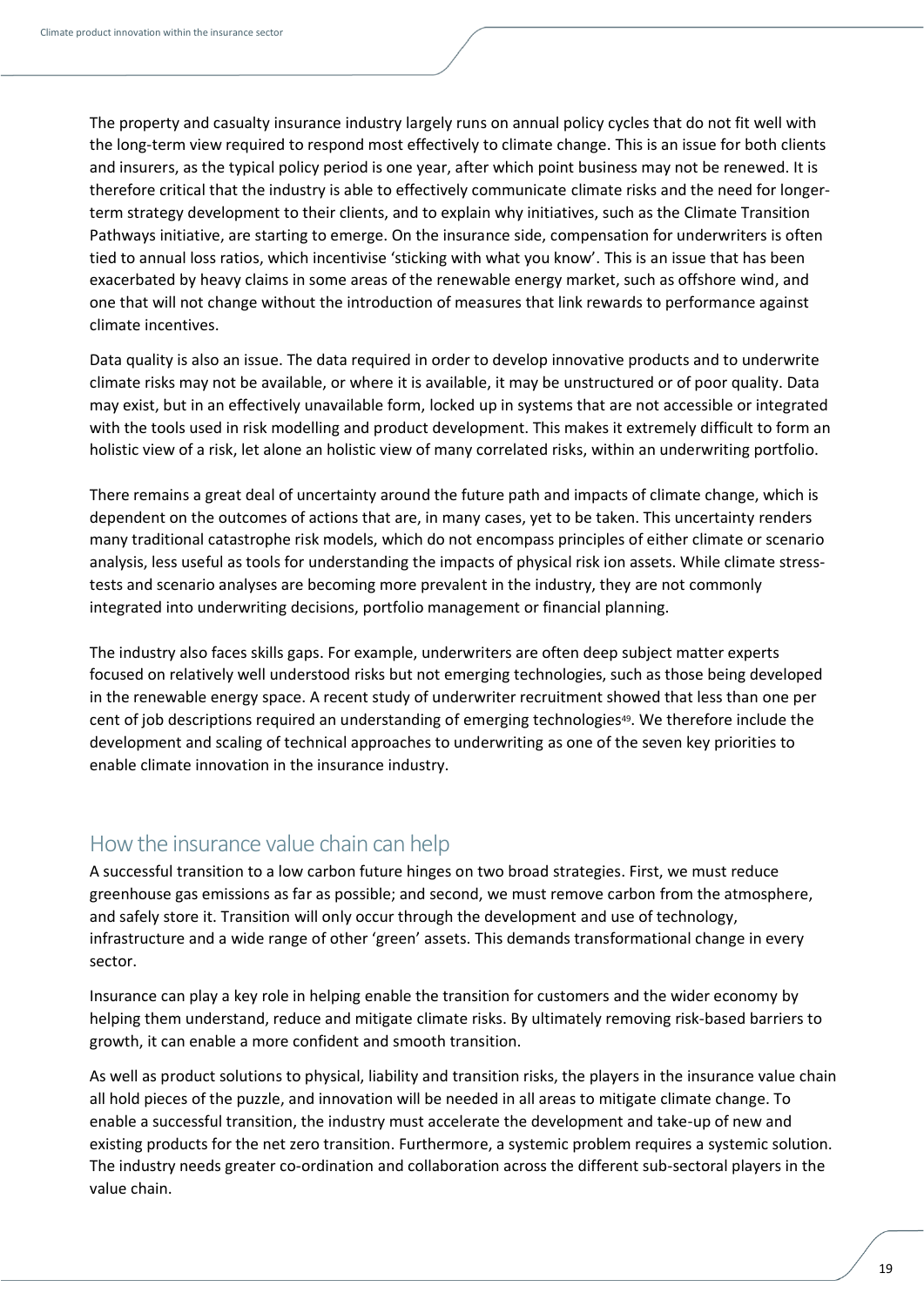#### **Roles of the insurance value chain on innovating for net zero**

Innovation around climate mitigation, which is a sub-set of broader innovation across the insurance industry, has been rapidly climbing the agenda. The past year has seen announcements from across the value chain committing to net zero, including the launch of new net zero industry initiatives, such as the Net Zero Insurance Alliance. 50

The industry's role in developing new products and services to support the transition and adapting existing ones demands action from each part of the insurance value chain:

- **Brokers** understanding the client challenges and demands, their specific transition risks and risk transfer or wider risk service needs, co-developing products with insurers to meet current and evolving demand and most importantly, using their network to increase penetration for existing products and services that support net zero and raising awareness of these risk transfer and advisory solutions. As aggregators of risks across industries, brokers are in a unique position to create facilities that can 'crowd in' the insurance capital needed to scale the transition. For example, the London and International Insurance Brokers Association (LIIBA) has recently published a paper on the role of brokers in the industry's push towards net-zero.<sup>17</sup> As one of the largest brokers, Aon committed to net-zero carbon emissions by 2030 in March 2021.<sup>51</sup>
- **Insurers** innovating underwriting, products and claims and wider risk advisory services required to enable the transition and support the scaling of low carbon solutions. Innovation in risk transfer solutions is required to enable, drive and accelerate the wider economy's transition. Leveraging and commercialising insurers' adjacent risk advisory services are also important to clients' climate mitigation understanding and approach. Aviva became the first major insurer worldwide to target net zero carbon by 2040 in March 2021.<sup>52</sup>
- **Reinsurers** supporting direct writers, i.e. insurers, to develop and scale innovations, primarily through the provision of reinsurance capacity and risk expertise, reinsurance creates stability through the transition, and enables sustainable economic growth. Given their position in the value chain, they have a uniquely broad view of transitional climate risk. Swiss Re committed to ambitious carbon reduction targets across its investment portfolio, and net zero greenhouse gas emissions by 2050.<sup>53</sup>
- **Modellers and model-vendors** given the complexity and interconnectedness of the transitional climate risk landscape, risk modellers and model vendors are critical in the provision of increasingly sophisticated multi-vulnerability models and analytics. These enable the provision of forward-looking forecasts of climate risks, leveraging latest developments in data, modelling, machine learning and AI tools.
- **Loss adjustors** confirming the [claim](https://www.abi.org.uk/link/1e737ed948404d5cbf0e664dff808ea6.aspx) circumstances, the extent of any damage caused, and assessment of claims coverage by policies, including claims pay-out. Loss adjustors have a role to play in leveraging the claims process to incentivise and improve the environmental sustainability of any repair and reinstatement. As claims emerge in relation to emerging low carbon technologies, evolving skillsets are required to investigate, research and predict the frequency of claims.
- **Legal firms** against the backdrop of rising regulation around climate change, whether linked to legislated net zero commitments, industry or environmental legislation, or the litigious environment and precedent, the risk and complexity in potential litigation and liability risks increases. Legal firms play an important role in advising on litigation risks, including liability under financial services regulations, corporate law, financial disclosures, risk management, directors' duties, environmental law and helping to identify opportunities for growth linked to the legislative landscape.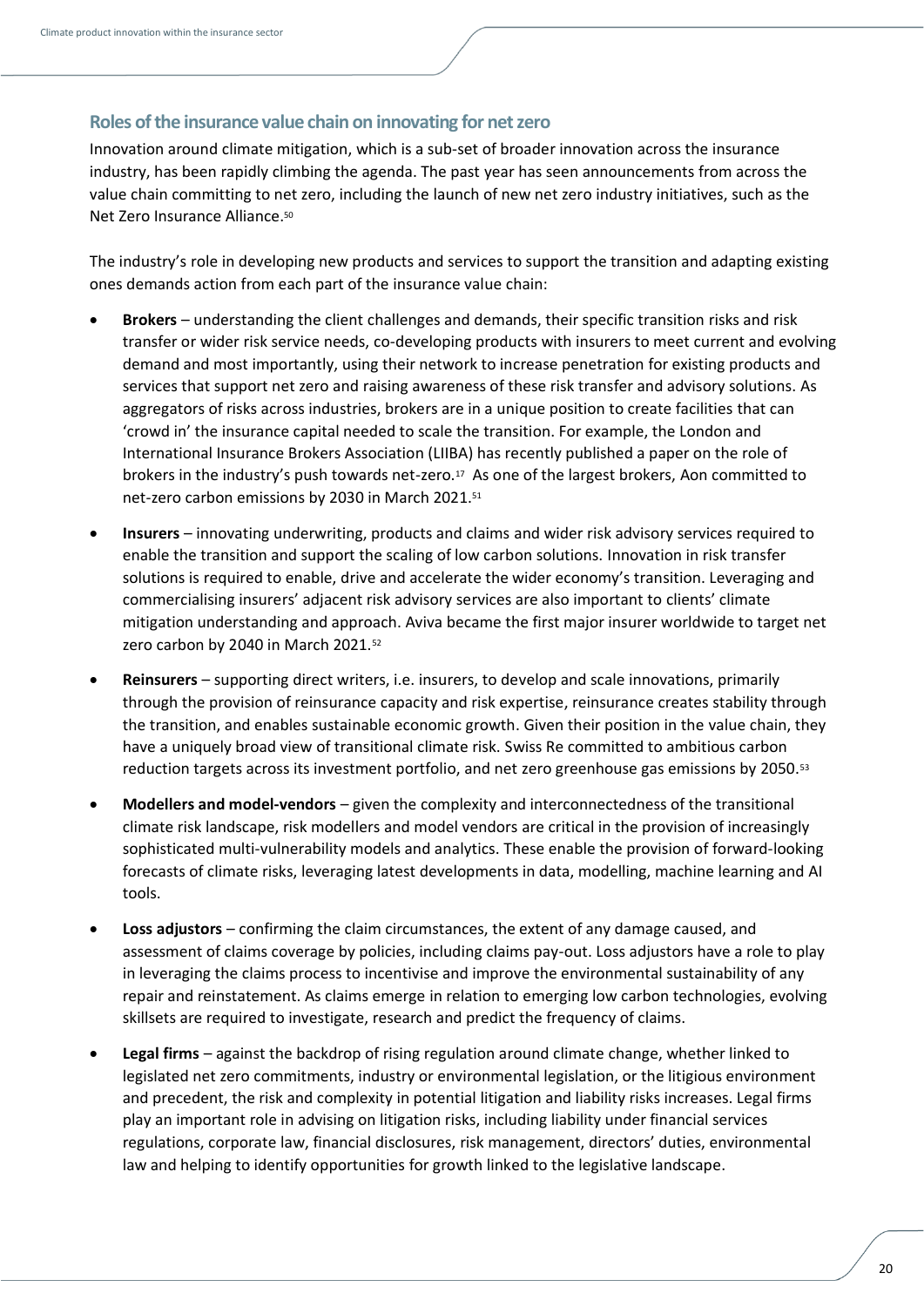## <span id="page-20-0"></span>**The current state of the market**

At the industry level, strategies for climate change are relatively immature. Nonetheless, net zero strategies and their impact across business lines, products and services are emerging across a range of dimensions (Figure 4). In terms of selecting 'where to play' in the market, the industry is considering how to support the growth of net negative and low carbon solutions, incentivise and accelerate behavioural change, and enable the wider economy transition through new and updated products and services. When developing net zero product strategies there are a number of strategic choices which can be made, including 'where to play', to generate positive impact and leverage opportunities to influence the transition – and 'how to win' to enable successful insurance product innovation at pace. Strategies for 'how to win' are based on modifying the underwriting approach, risk advisory services and new data and technologies and partnerships.



#### *Figure 3. Emerging net zero product strategies*

**Where to play** – Many insurers are offering tailored solutions that support the scaling of emerging and existing renewable technologies and low carbon or cleantech start-ups. This includes support for net zero and net negative solutions; for example, nature-based solutions that can underpin removal-based offsets, or technological removal. As we have seen, some are considering, risk transfer solutions, such as performance guarantees or warranties. These can better enable capital flows from the wider investor and banking community towards green solutions. In deciding where to play, the industry is considering where it can best influence and encourage low carbon choices. Demand can be accelerated through, for example, efficient and resilient reinstatement and environmentally sustainable claims servicing. Consideration should also be given to how transition risks create further opportunities for product innovation; for example, when linked to the decommissioning of fossil fuel assets or increasing climate legal liability and environmental litigation.

**How to win** – In the case of new technologies for which data on loss history is lacking, some insurers are taking a more technical approach to innovating underwriting. They are leveraging external engineers or biochemists to understand how the technologies work in detail and to assess the risk, as opposed to more traditional approaches which use past loss data to predict future risk (see Munich Re case study on page 16). As low-carbon technologies evolve, tipping points often occur. This is observable in the case of solar, as sufficient past loss data is becoming available to support a more data and AI-driven approach.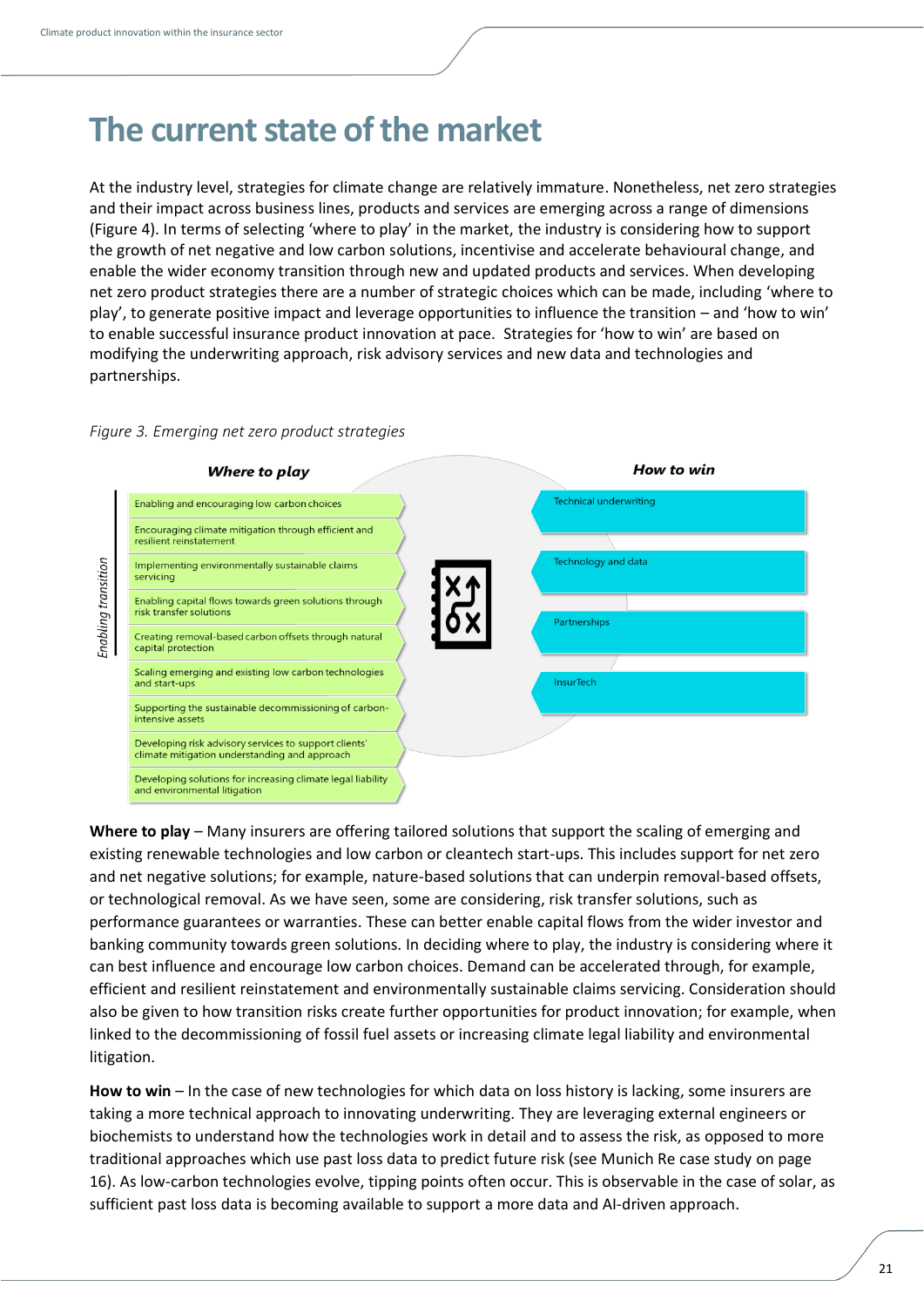## <span id="page-21-0"></span>**Key priorities to enable climate innovation in insurance**

Given the important role the industry plays in the transition to net zero, we have identified seven key priorities to enabling a more proactive approach to climate innovation:



*Figure 4. Seven key priorities to enabling a more proactive approach to climate innovation*

- 1. **Actively engage with government** on transition protection needs and private-public partnership opportunities to facilitate blended-finance approaches to scaling risk-transfer capital, such as through state-backed reinsurance pools.
- 2. **Upskill to enhance an 'engineering' approach to underwriting**, building on close relationships with technology developers of all sizes.
- 3. **Coordinate across the insurance value-chain** across brokers, insurers and others to reduce duplication through a common industry framework that recognises the unique role each player should address to achieve net zero.
- 4. **Drive 'long-termism'** through a culture that incentivises innovation and works to reduce barriers that tend to embed static business-models.
- 5. **Enhance structuring of existing climate data and development of key climate models**, bringing together model-vendors, in-house analytics teams, and original equipment manufacturers (OEMs) to access key data sources and advise on best practice.
- 6. **Innovate product structures and new insurance offerings** that are aligned to client needs, ensuring clients and customers are aware of how newer products and structures, such as usage-based products or parametrics, can benefit them.
- 7. **Align insurance solutions with insurers commercial and climate objectives** so growth areas, such as IP insurance or risk consulting, appropriately integrate climate considerations in ways that enable additional innovation.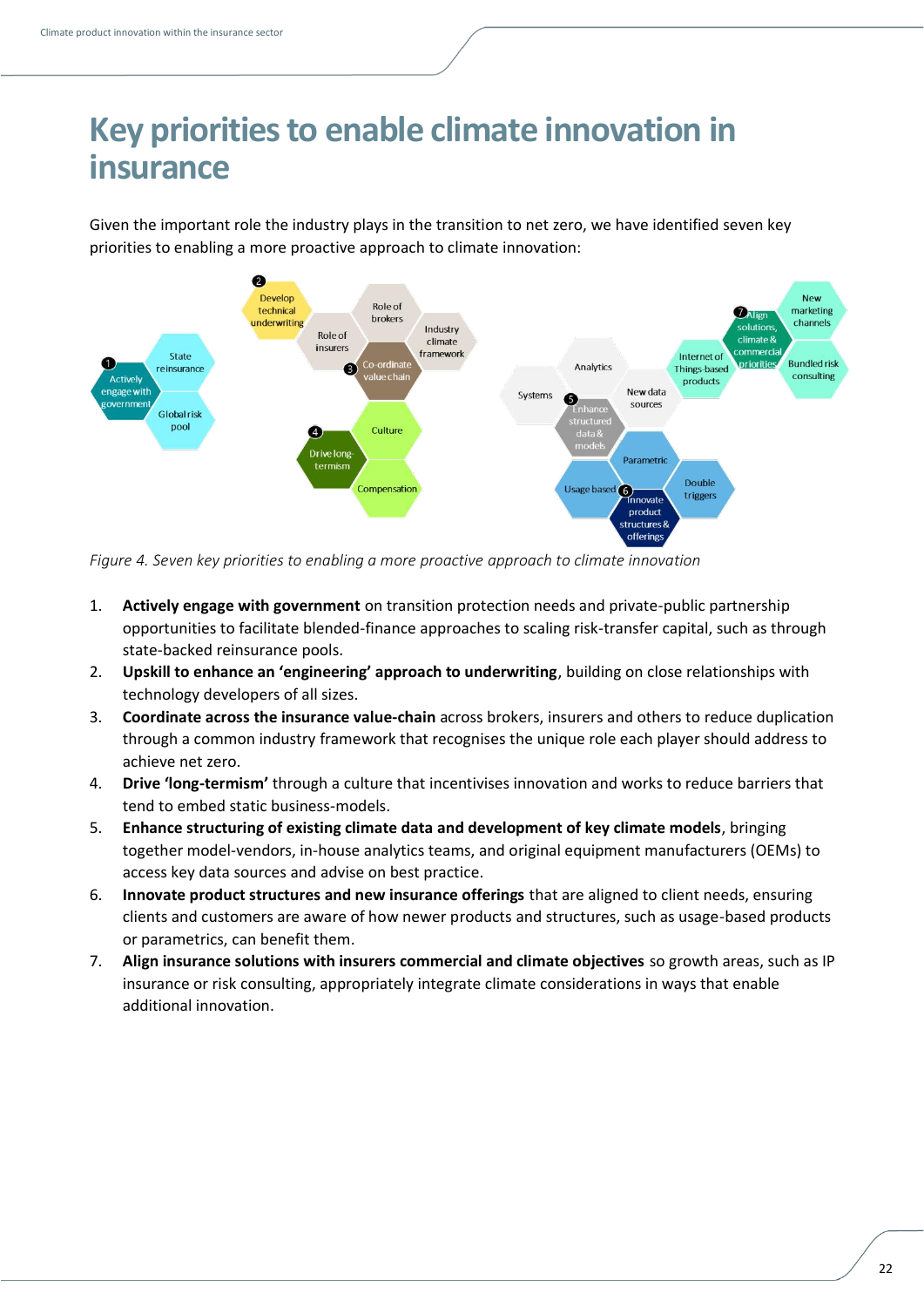# <span id="page-22-0"></span>**Recognise the role of government and engage**

As the insurers of last resort, governments have a key role and have often looked to the insurance industry to help them understand their own risk exposure, as well as the role that private capital can play in efficiently transferring those risks. At present there are no risk pools to protect against events linked to climate change with global coverage<sup>54</sup> . The international risk pools that do exist, which provide insurance on a larger scale and at a lower cost that would otherwise be possible, are regionally focused (such as the as Caribbean Catastrophe Risk Insurance Facility) and tend to allocate a large proportion of claims to immediate post-disaster relief. Furthermore, these have largely focused on the physical risks of climate change rather than the energy transition. Looking forwards, the industry should look to align with government, building on the opportunities raised in the recent ClimateWise publication on policy opportunities on the road to net zero underwriting<sup>1</sup> and where specific gaps are identified.

**Create new and enhance existing risk pools** – Whilst challenging from a co-ordination perspective, there are certainly clear opportunities for governments and supranational institutions, such as the World Bank and European Union, to collaborate on risk pools that explicitly consider climate risks. Furthermore, to speed the transition, these pools could provide funds, not only for disaster relief but also for rebuilding damaged infrastructure on a sustainable basis. Recent examples include the parallel programme for the African Risk Capacity. Extended to a larger scale, this will require close collaboration and significant political will and commitment from multilateral stakeholders.

Just as governments have created 'bad banks' for poorly performing assets in the aftermath of financial crises, governments could also pool risks for carbon intensive industries that the industry may no longer want to insure, with provisions around decommissioning attached.

**State reinsurance** – Similarly, governments in advanced economies can support investment in emerging market green infrastructure via reinsurance. They can provide state-backed reinsurance for cross-border investment risk where the private sector has limited risk appetite. This would provide much-needed additional liquidity to the market, and also fit in with governments' role in promoting development and the fight against climate change. Additional benefits could accrue where the investment portfolios of the reinsurance placement must be aligned to net zero criteria or green asset ratios.

## **Case Study: Public-private innovation programmes for climate and disaster resilience**

Willis Towers Watson and Hannover Re, as members of the Insurance Development Forum (IDF), together with the international humanitarian assistance and sustainable development organisation Global Communities, have joined forces to develop resilience strategies in communities susceptible to natural catastrophes in Medellín, Columbia. Collaborating closely with the city's government, the partnership will use climate risk insurance to integrate finance and supporting services, bringing protection to the most vulnerable exposed populations.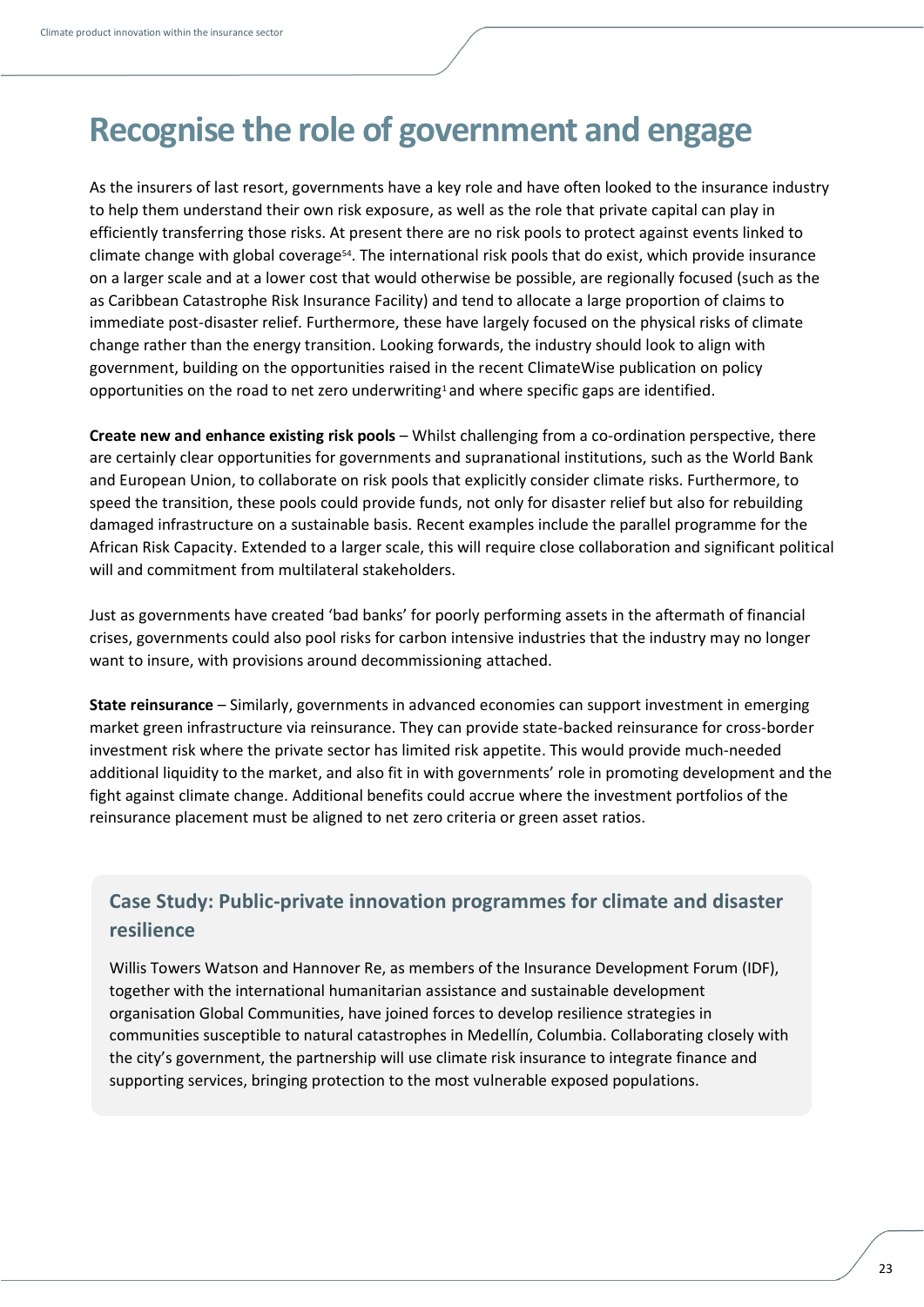## <span id="page-23-0"></span>**Co-ordinate the value chain on innovation for net zero**

Recommendations for opportunities to increase industry collaboration across the value chain to support a more efficient and proactive approach to product innovation for net zero include:

**Brokers** – Focus on developing a deep understanding of clients' transition strategies, risks and needs, which they are in the best position to do, mitigating the need for insurers to run primary research on climate mitigation risk advisory, analytics, modelling and risk transfer needs. This can increase efficiency across the value chain in proactive client-centric product innovation towards net zero. Brokers can also work with insurers to raise awareness and scale the uptake of evolving innovations in net zero risk transfer and advisory solutions. Brokers can also help accelerate the scaling of transition solutions by creating dedicated facilities for low-carbon technologies that would pool a broader range of capital than might be accessible from a single insurer.

**Insurers** – Assess the impact of net zero strategies across business lines and customer segments to proactively identify required updates to existing risk transfer solutions and advisory services that mitigate climate change. Working together, insurers can more effectively tackle the big challenges on climate insurance, such as a lack of structured risk data. For example, InsurTech Hailios is working with Lloyd's of London insurers to create grids of sensors that could be used as a market-data solution. Through engagement with the wider industry value chain insurers can: drive efficiencies in the product innovation process; address distribution challenges where awareness of evolving products is low; and increase capacity towards a just transition to net zero.

**Reinsurers** – Given their position in the value chain, there is an opportunity to share a more systemic and aggregate view of transition risk with insurers. This can drive the identification of new opportunities. It can also help the industry to avoid unintentionally widening the protection gap through any coverage restrictions as insurers activate net zero strategies, and to underpin the rate of innovation required to keep pace with the wider economy's risk transfer needs.

**Loss adjustors** – Focus on how the claims process can be decarbonised and collaborate with insurers to proactively drive innovation in mechanisms to leverage the claims proves to improve environmental sustainability through reinstatement. Trends in policy claims coverage linked to the transition can be proactively shared, driving further innovation and identifying any emerging 'just' transition challenges.

**Legal firms** – In the context of an increasingly regulated and litigious environment on climate change, legal firms can proactively help the wider value chain to identify and manage emerging liability risks linked to the transition, opportunities for growth linked to the legislative landscape, and updates to existing liability insurance offerings.

There are also opportunities for increased collaboration with the wider financial sector, and potential to build hybrid insurance-capital markets solutions that can better support the transition to net zero. For example, as parametric products and their pricing strategies have evolved, insurers have gained expertise that often overlaps with derivatives markets. Whereas both derivative and parametric solutions can be used as hedging instruments, an insurance approach has generally been used for low-probability high-impact risks, with a derivatives approach being taken for high-probability, low-impact risks. In some instances, the lines between the two can begin to blur, and this has created additional regulatory challenges. For example, a parametric insurance product might be reclassified as a derivative by regulators. The insurance firm offering the product would then be required to obtain authorisation under MiFID in the UK or EU, with significant regulatory capital and operational impacts. In order to address these edge case challenges arising from product innovation, a more joined-up approach to regulating banks and insurers may be required.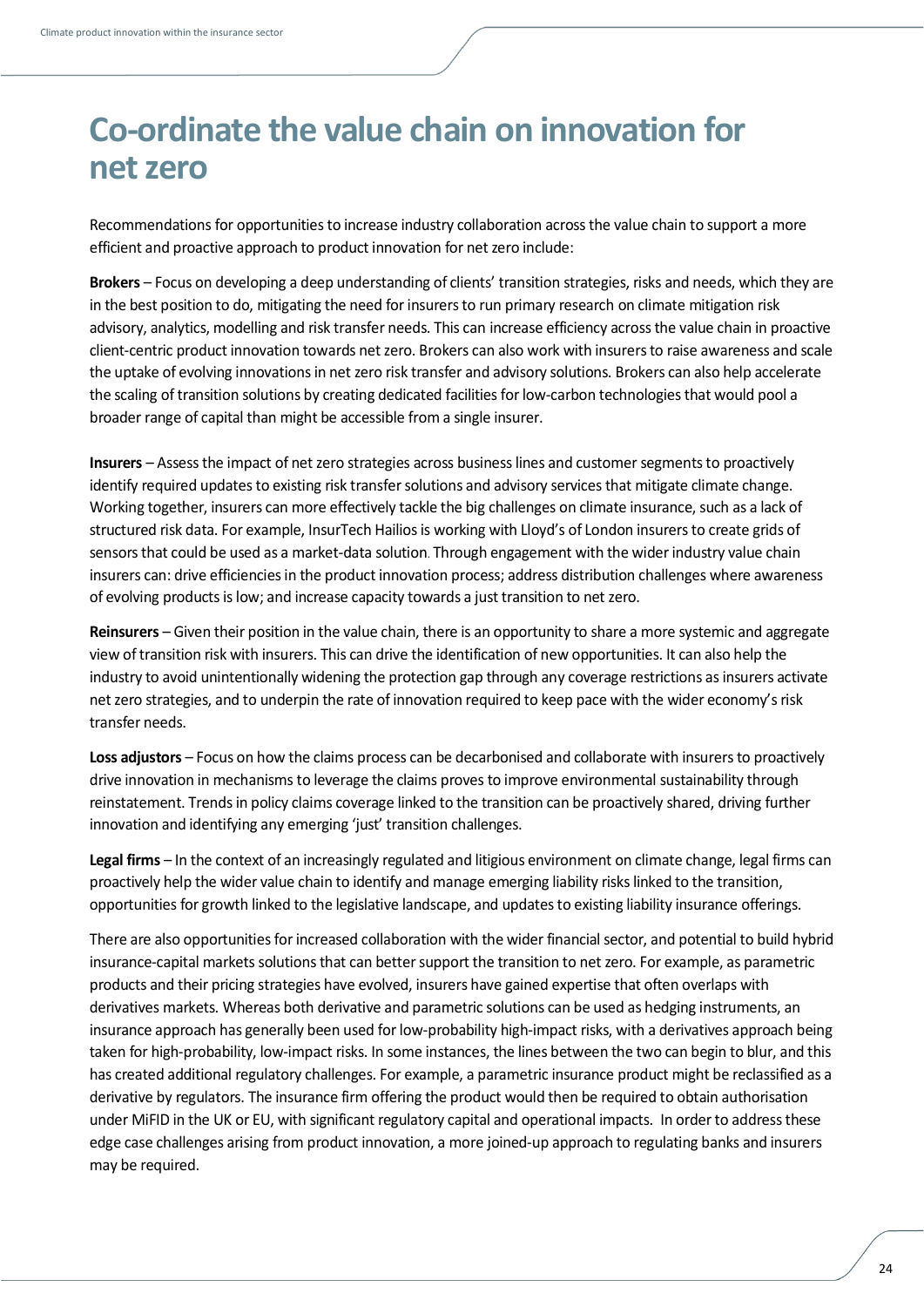# <span id="page-24-0"></span>**Drive long-termism**

The University of Cambridge Institute of Sustainability Leadership (CISL) promotes increased long-term value creation by companies and in the economy as a whole, as well as more sustainable business practices by companies<sup>55</sup>. A lower carbon future will require a more strategic approach to climate change to be taken. This in turn demands a longer-term view of transition risks, and of customers' risk advisory, reduction and risk transfer needs, as opposed to traditional, short to medium term planning cycles.

**Compensation** – Adjust compensation structures so that they better incentivise underwriters and asset managers to take a longer-term view, as opposed to the current system of bonuses tied to annual loss ratios. This could include factoring multi-year profitability and the net carbon-intensity of underwriting portfolios into compensation, or a blend of these and other factors

### **Lessons from market innovation strategies**

There is no single, universally applicable, optimal strategy and structure that firms can use to implement and accelerate their own net zero transition. At present, insurers are using a variety of structures to support their innovation efforts, of which three stand out as most frequently employed. Each has a different mix of strengths and challenges, such as those outlined for three common structures in Figure 5. Regardless of the innovation structure adopted, success in individual organisations is derived, to a significant extent, from senior leadership sponsorship and support, enabling each structure to thrive in ways unique to the culture of the firm.



#### **Figure 5. Key strengths of different innovation structures**

**Decentralised** – the firm spreads innovation responsibilities across multiple areas of the business. For example, product innovation may be split across incubation (e.g. developing new products for renewable energy technology) and development (e.g. improving how standard covers respond to climate-related natural catastrophes). Technology innovation may be run as a 'horizontal layer' spanning multiple business areas given its broad applicability.

A key strength of the decentralised structure lies in the ability to situate relevant expertise 'close' to the problem. For example, responsibility for adapting existing products to encompass new risks might sit with underwriting teams that already understand the relevant products and are closely connected with affected clients. Product teams may also have the end-to-end capability to take an idea from concept to live product. For this reason, a decentralised structure is best suited to product innovation, as opposed to other types of innovation. In some cases, business model innovation may require an 'outsider' perspective to be brought into the mix, for example from clients or from other industries and firms which have successfully implemented change.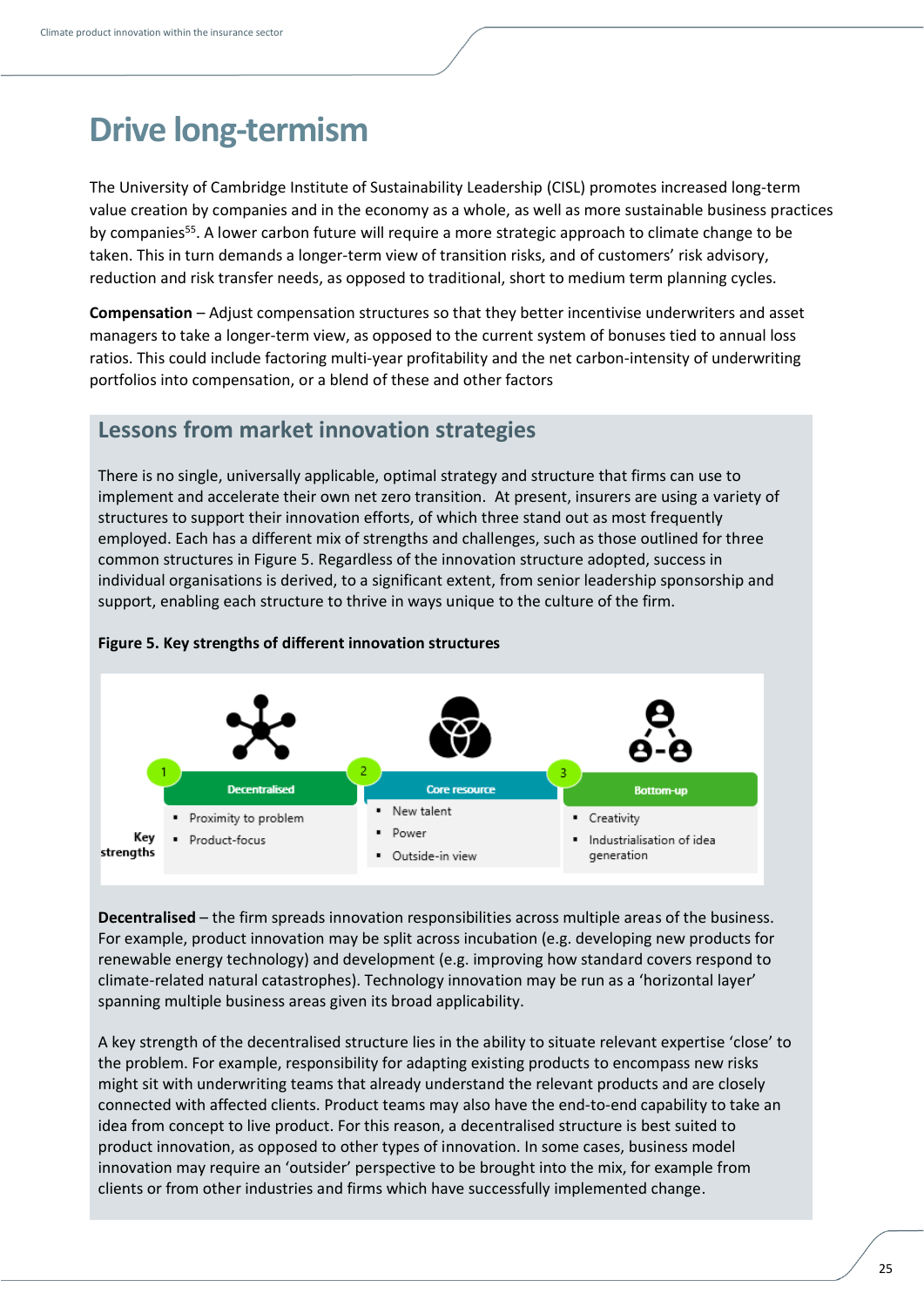*"We are problem-led to avoid generic solutions that don't fit the client problem. We often need to reach to clients to understand their challenges and codify into problem baskets to develop applicable solutons."* **Head of Incubation Underwriting, International Insurer**

**Core-resource** – the locus of innovation responsibilities resides with a core team. For example, an innovation team may sit at the corporate level, within the CEO's office, and is tasked with examining innovation holistically, rather than from a deep functional perspective. This structure typically includes a Head of Innovation. The team may be supported by dedicated resources, including technology and project management.

The key strength of this structure is that the innovation team has a clear mandate from senior leadership to 'get things done' and can take a firm-wide view. Furthermore, given their range across the business, centralised innovation teams have the purview to tackle major innovation questions, such as how to disrupt the business model. In turn, this remit can be a powerful magnet for attracting new talent from outside the industry, given that some of these teams require and bring together diverse skill sets.

**Bottom-up** – the insurer operates a system for uncovering, assessing and commercialising innovative ideas from employees. Employees may be encouraged and incentivised to identify potential solutions to problems, gain feedback, refine and then pitch them to, say, an innovation council. Whilst cultural or strategic changes within an organisation must always be led from the top down in order to be successful, this approach encourages contribution from the bottom-up. The key strength of this governance structure is that it systematically creates a culture of creativity.

### **Case Study: 'bottom-up' innovation governance**

Argo Group, a Bermuda-based speciality insurer, has an innovation framework designed to marry creativity with execution:

- **Bottom up** employees, who are closest to client problems, identify a problem and pitch a solution. This is designed to facilitate creativity. In turn, senior managers clear away obstacles to help employees realise their ideas and spur execution.
- **Software-enabled**  employees add ideas to an online portal where they are viewed, liked and commented on by 1,500 other Argo employees.
- **Triaging** the innovation council evaluates popular ideas on the portal, which are then operationalised, stored in a library or – for the big, transformational, ideas – put forward to the so-called Shark Tank, which is a panel of Argo's most senior leaders.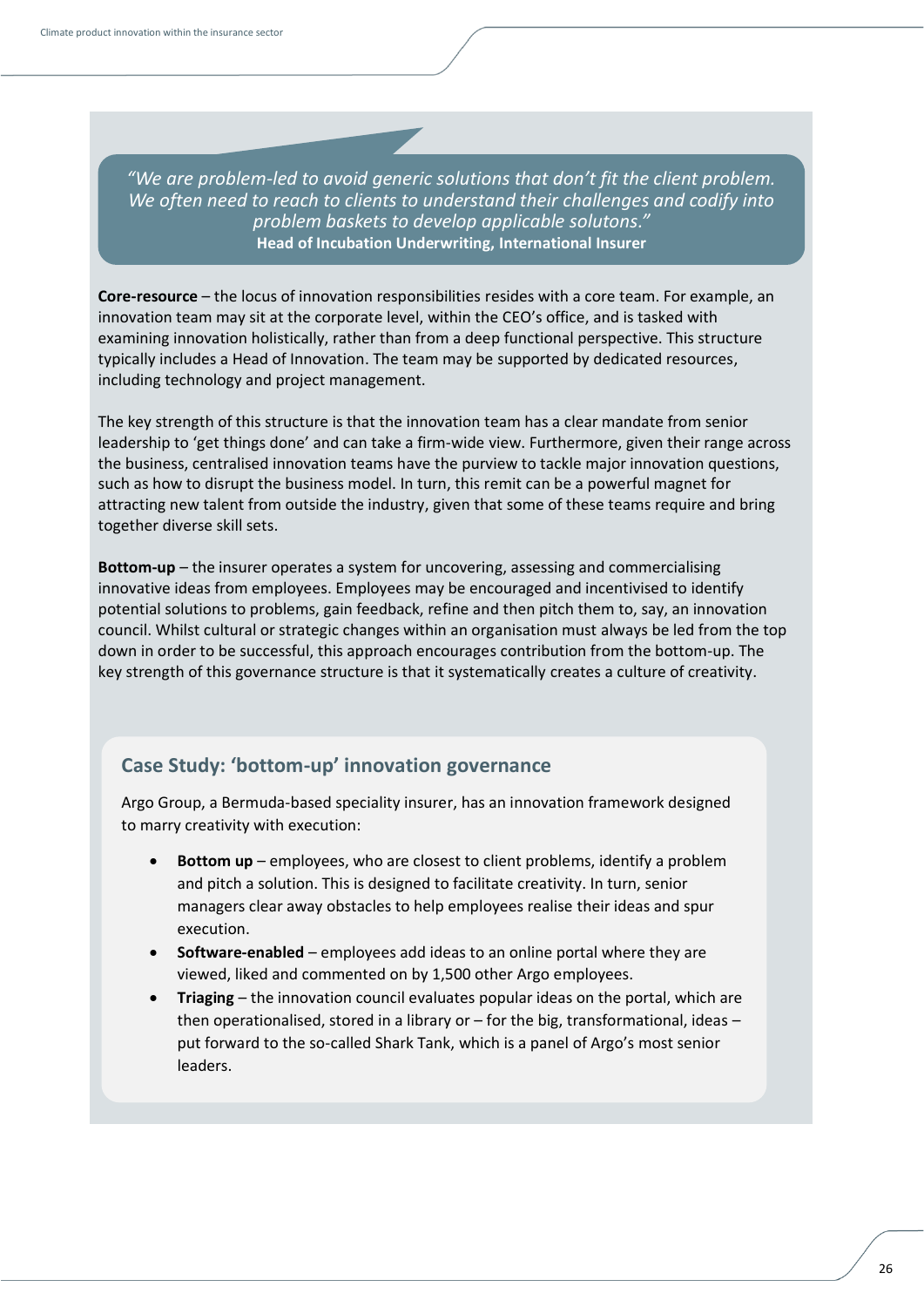## <span id="page-26-0"></span>**Enhance data and models**

The modelling of catastrophe risk has long been a mainstay of insurance underwriting, and has made a key contribution to enhancing a wider understanding of physical climate risks. However, there is a need for better quality data to support scaled product innovation. Where climate datasets do exist, they can often be unstructured (e.g. in the form of text information), insufficiently granular, or created for other purposes, such as academic research, and therefore not immediately translatable to be applied to the insurance problem in question.

Effective modelling of physical risk is vital to furthering the transition. Nevertheless, uncertainty around the future path of climate change and its impacts renders many standard approaches to modelling, which assume a relatively static distribution of extreme event occurrences, redundant. In order to address this, new approaches are being developed, such as conditioning catastrophe models to look at the differences in loss between different climate scenarios. As noted in the 2020 Weather, Climate & Catastrophe Insights report published by Aon, "these forward-looking, probabilistic models help companies make strategic and risk management decisions under complex and changing environmental conditions" 56 .

The industry is also experiencing wider data challenges where data is not accessible, not in a usable format, not machine readable, lacking in any standardisation or common structure. Icebreaker One's SERI programme seeks to bridge the data gaps between finance and climate change. SERI's goal is to create a detailed data governance framework that can open up the potential of sector-wide data sharing in insurance, enabling the development of climate-ready financial products<sup>57</sup>. Emerging technoloy and data paradigms can help the industry to address these data challenges:

**New sources of data** – Use new sources of data to sharpen underwriting. This applies to risks caused by climate change (e.g. insuring a house against a wildfire caused by rising temperatures) as well as those unrelated to climate change that threaten the net zero transition (e.g. machinery breakdown cover for a biomass power plant). Networks of sensors and devices connected to the internet, also known as the Internet of Things (IoT) can be used to capture real-time local data on risks, forming one of the most important, yet under-developed, sources of data (see case study below). Finally, a growing proliferation of financial disclosure requirements from regulators can be a potentially useful source of company climate risk data. Examples include the UK's introduction of mandatory TCFD reporting across all sectors of the economy, beginning in 2022, and the EU's Non-Financial Reporting Directive.

### **Case Study: Using the Internet of Things to insure the transition**

Hemp is an important crop for addressing climate change. It is a low-carbon construction material, which also functions as a store for atmospheric carbon dioxide.

IoT-based solutions can capture the data underpinning development of innovative insurance products for the hemp industry. For example, InsurTech Hailios placed sensors around a hemp farm to gather local risk data, which were augmented with radar analysis. Descartes Underwriting used the data to build a parametric insurance product (see case study on parametric insurance) tailored to the farm. Without the sensor data, this would not have been possible.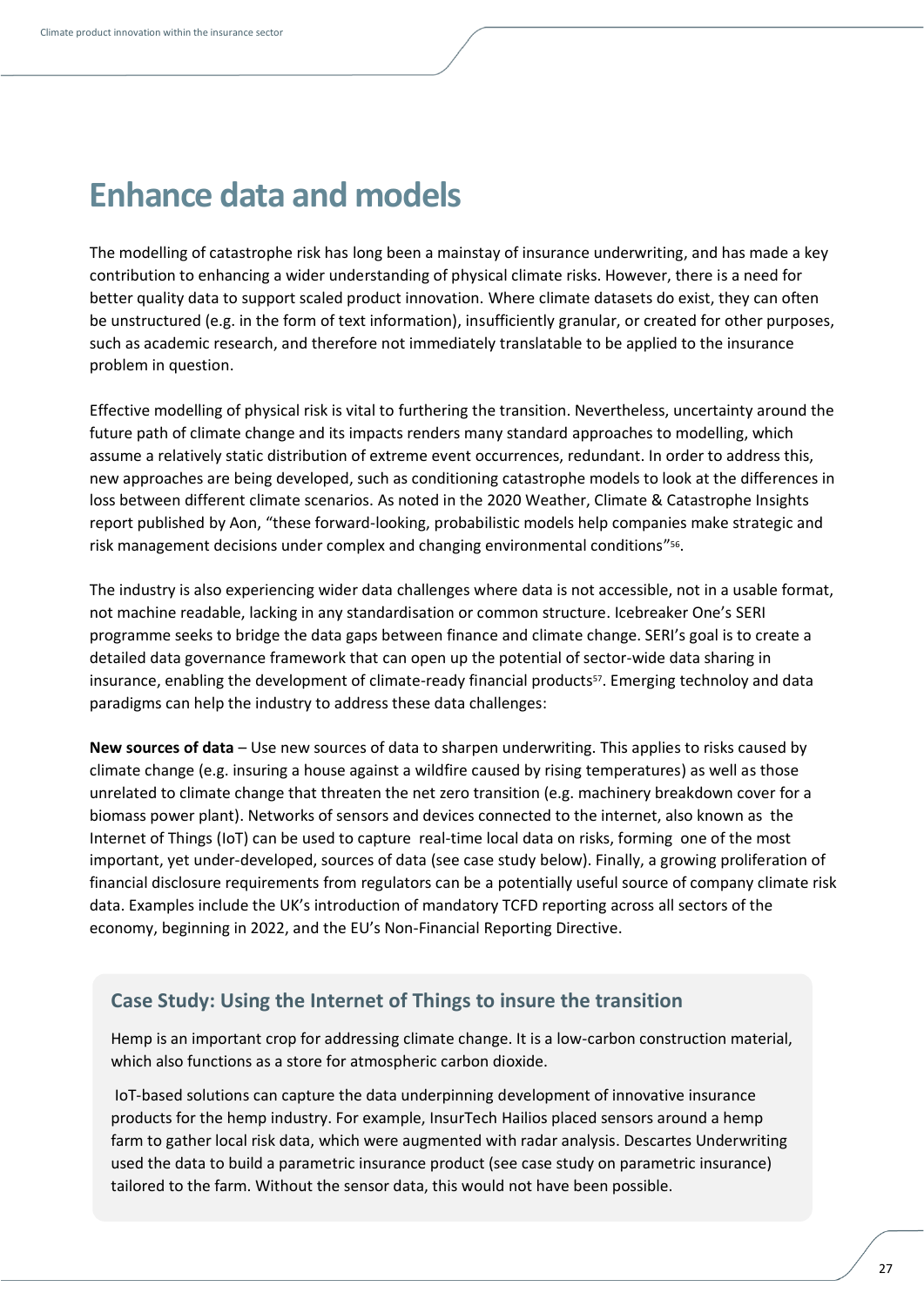**Better structured data systems** – Combat unstructured and siloed data with digital technologies. A range of powerful new digital technologies are unlocking the value in unstructured data. For example, natural language processing (NLP) can be used to automate processing and analysis of large volumes of policy wordings. Insurers can also use cloud-based solutions to connect disparate data silos.

**More advanced analytics** – Use digital technologies to develop more sophisticated analytics. For example, artificial intelligence / machine learning (AI / ML) can be used to model climate-related risks on a far more granular and accurate basis than in the past (see case study).

> *"Predictive models are a game changer for pricing of risk"* **Head of Innovation, International Insurer**

## <span id="page-27-0"></span>**Upskill functions with a deeper technical understanding of climate risks and opportunities**

Collaboration with technical experts from academia and industry can help insurers to stay on the cutting edge of technology without having to hire expensive talent with a deep yet narrow skill set. There is an opportunity for more formalised consortiums of groups of insurance experts that combine broader skill sets such as R&D, technology experts and science. This can help the insurance industry learn more about emerging technologies and leverage expertise in a faster manner.

### **Case Study: using technical underwriting to grow green technology insurance**

Munich Re has a three-pronged approach to technical underwriting of solar power plants:

- **Academic partnerships** Work with academic partners including the Fraunhofer network of 72 research institutions throughout Germany;
- **Industrial partnerships** Examine the manufacturing of solar plant components, including via site visits; and
- **In-house co-operation** Collaborate with technical experts across Munich Re.

Munich Re's technical expertise on solar technology is enabling the reinsurer to provide highvalue risk consulting services to clients. The reinsurer provides recommendations for improvements in the solar manufacturing process to around three-quarters of clients, many of which are implemented.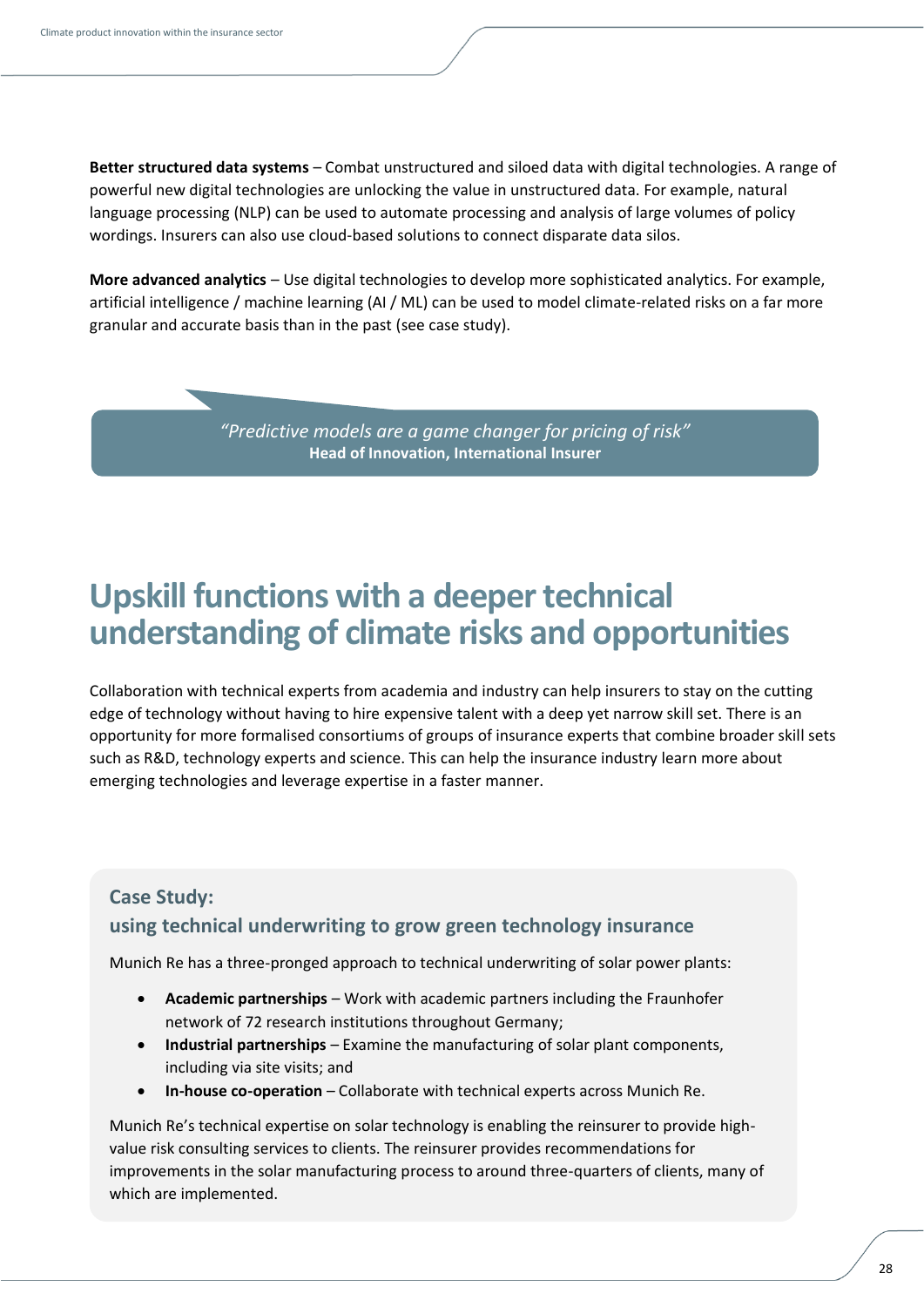*"Everything in the offshore wind market is prototypical, which makes it difficult for insurers as they use past data for predictions. There have been hundreds of claims, which means that learning is expensive and insurers might become less keen to stimulate development [in this market]."* **Head of Commercial Risk, Broker**

# <span id="page-28-0"></span>**Innovate product structures**

Innovative product structures can help to overcome some of these fundamental challenges around insuring climate-related losses and incentivising capital flows towards emerging green technology:

**Parametric insurance** – This type of cover pays out when an event takes place, based on a pre-defined range of parameters that are often measured by an index created for this purpose. Parametric solutions are rapidly gaining in recognition for their ability to model and respond to potential losses caused by climate change. They can be cheaper and faster than traditional insurance, as there is no need to assess damage before a claim can be paid. Insurers can also construct indices for addressing specific event types, enabling them to avoid potential climate-risk protection gaps arising from a lack of data on past losses (see case study on parametric insurance for a coral reef).

Moreover, parametric products can greatly expand the pool of capital available to protect against climate risks by tapping capital markets. A growing number of institutional investors are investing in catastrophe bonds designed around parametric triggers. Such products are relatively easy to understand and relatively transparent, compared with the two main types of trigger for traditional catastrophe bonds, which are based on claims for a (re)insurance company or claims for the (re)insurance industry.

### **Case Study: Parametric coral reef insurance in Quintana Roo, Mexico**

The coverage, designed by Swiss Re, uses a parametric structure: pay-outs are triggered when wind speeds reach a pre-determined index level. If this happens, funds are paid quickly for debris removal, initial repairs and to repair the reef by planting new corals.

**Double triggers** – Insurers can design products with 'double triggers' that help lower the cost of capital for green technology projects (see case study in box below). In a double trigger, the limit, premium or retention is linked to an event outside of the insured hazard.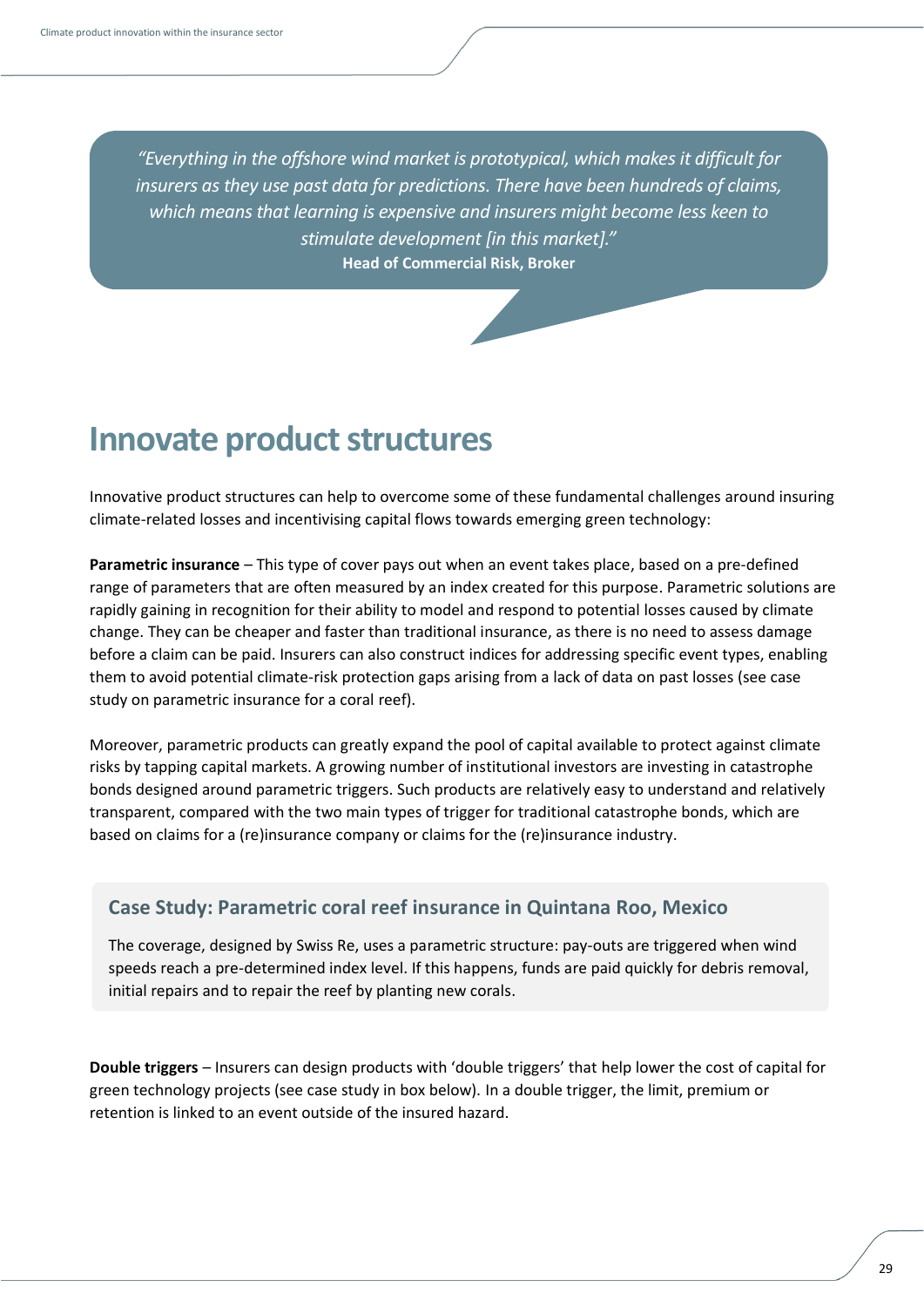### **Case Study: Solar panel warranty insurance with a double trigger**

Solar panel makers issue performance warranties on their panels. These are contracts to pay the user of a solar panel (e.g. a solar farm) in the event of non-performance of a panel (e.g. faulty manufacturing, defects or excessive aging). Munich Re has created a product that protects both parties to a solar panel performance warranty:

- **Panel maker** Insured against the risk of making 'excessive' payments under its performance warranties.
- **Farm** Insured against the risk that the solar panel maker cannot pay under warranty because it is insolvent.

The insurance is based on a double trigger: claims are paid either in the event of excessive payments by the manufacturer or in the event of the manufacturer's insolvency, in which case the insurance is transferred to the solar farm. Farms that buy panels from manufacturers with this type of insurance can also benefit from lower costs of capital.

**Usage-based** – Insurers can reduce the cost of insurance for green technology by charging on a usage basis. This can be applied across any sectors in which there is an element of seasonal fluctuation in the use of technology. For example, farmers are increasingly using drones on a seasonal basis to reduce waste (e.g. crop monitoring). Insurers can create products that charge based on drone usage (e.g. by duration of flying time) rather than on an annual basis, which is more expensive for such infrequent usage.

## <span id="page-29-0"></span>**Incorporate the management of climate risk in commercial priorities**

Insurers can stimulate customer demand in a variety of ways. The most powerful tool in our view, is to build products that align clients' commercial priorities with fighting climate change, and therefore incentivise clients towards net zero-enabling commercial strategies.

Insurers are developing products that have the potential to reduce costs as well as protecting clients from climate-related risks (see case study in box below), whilst also providing added commercial incentives to close the climate-risk protection gap. Nonetheless, there are few existing examples of this type of cover, and penetration is low, with much scope for additional development.

### **Case Study: products that save energy and respond to climate change**

Shepherd Analytics harvests data on building energy consumption from sources such as building management systems, utility bills and wireless sensors connected to gas and electricity supplies. The InsurTech uses this data to model losses associated with energy use, such as fire, and provide risk prevention insight. It is working with insurers and their insureds to reduce claims. This insight can also be used to reduce insured's operating costs (by up to 25%) and carbon footprints, providing multiple benefits.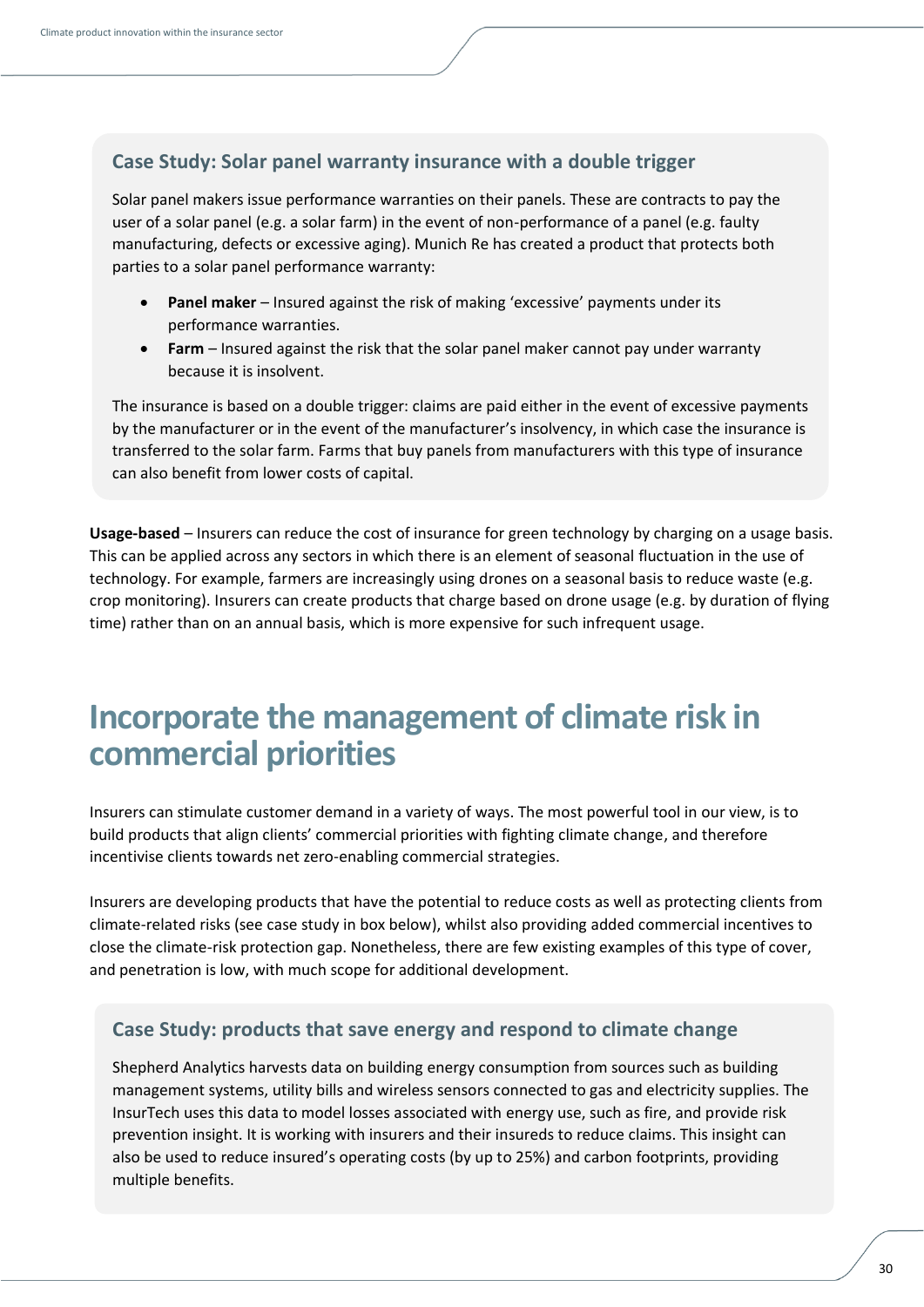#### **Approaches to aligning clients' climate and commercial priorities with insurance solutions:**

**Bundling** – Some insurers are growing their risk engineering capabilities, a solution long offered by brokers. These may include data, tools and insights that can help clients make more informed decisions on risk management strategies, for example, reviewing cargo flows to reduce idle time in transport.

Action: Recommendations that integrate climate benefits should be clearly demarcated, with respect to both emissions reduction and climate adaptation. This can help increase clients' understanding of climaterelated risks, incentivising them to act. It can also highlight challenges that underwriters may need to address when low carbon technologies are seen to increase other types of risk, such as fire risk associated with cross-laminated timber commercial buildings, or hail risk associated with roof-mounted solar PV panels.

**Client and distribution channels** – Insurers may be targeting the wrong economic buyers or missing critical influencers who can stimulate demand for innovative climate-aligned products. This can involve targeting the investor rather than the owner or operator of an asset or bundling insurance solutions with investment capital. For example, the industry has developed a range of solutions that facilitate early-stage financing of green technology (see Munich Re case study on solar panel warranty insurance with a double trigger on page 21). These solutions benefit the venture capital community in addition to the policyholder. Insurers can therefore go to market via the investor community, a relatively under-developed channel, or potentially bundle insurance with tranches of investor capital.

## <span id="page-30-0"></span>**Actions and next steps**

Insurance solutions are a key enabler for the transition to a net zero economy. They can open up access to contingent capital that gives customers, clients, and investors the confidence to take the necessary steps needed to decarbonise our economies. To successfully develop and scale a broader range of innovative, climate-aligned insurance solutions and products, we have identified three key actions for the insurance industry:

1. Build relationships with clients and understand the barriers they experience in extracting maximum value from the current range of products, as well as the associated problems they are experiencing along their own value chain.

2. Encourage internal experimentation and market collaboration, with the aim of innovating around the client's value chain. This may involve closing coverage gaps through adapting existing products, creating new products, or increasing understanding through risk advisory and consultancy services. Insurers should recognise that they may not be the right provider for every area, and partner with third-party service providers and academic groups where appropriate

3. Incentivise action through targets and training, and support this with upskilling within the firm, and embracing science-based insight.

Insurers have risen to numerous challenges as new technologies and business models have emerged over time, though the pace of change has never been so fast nor the need so critical. The time to act is now.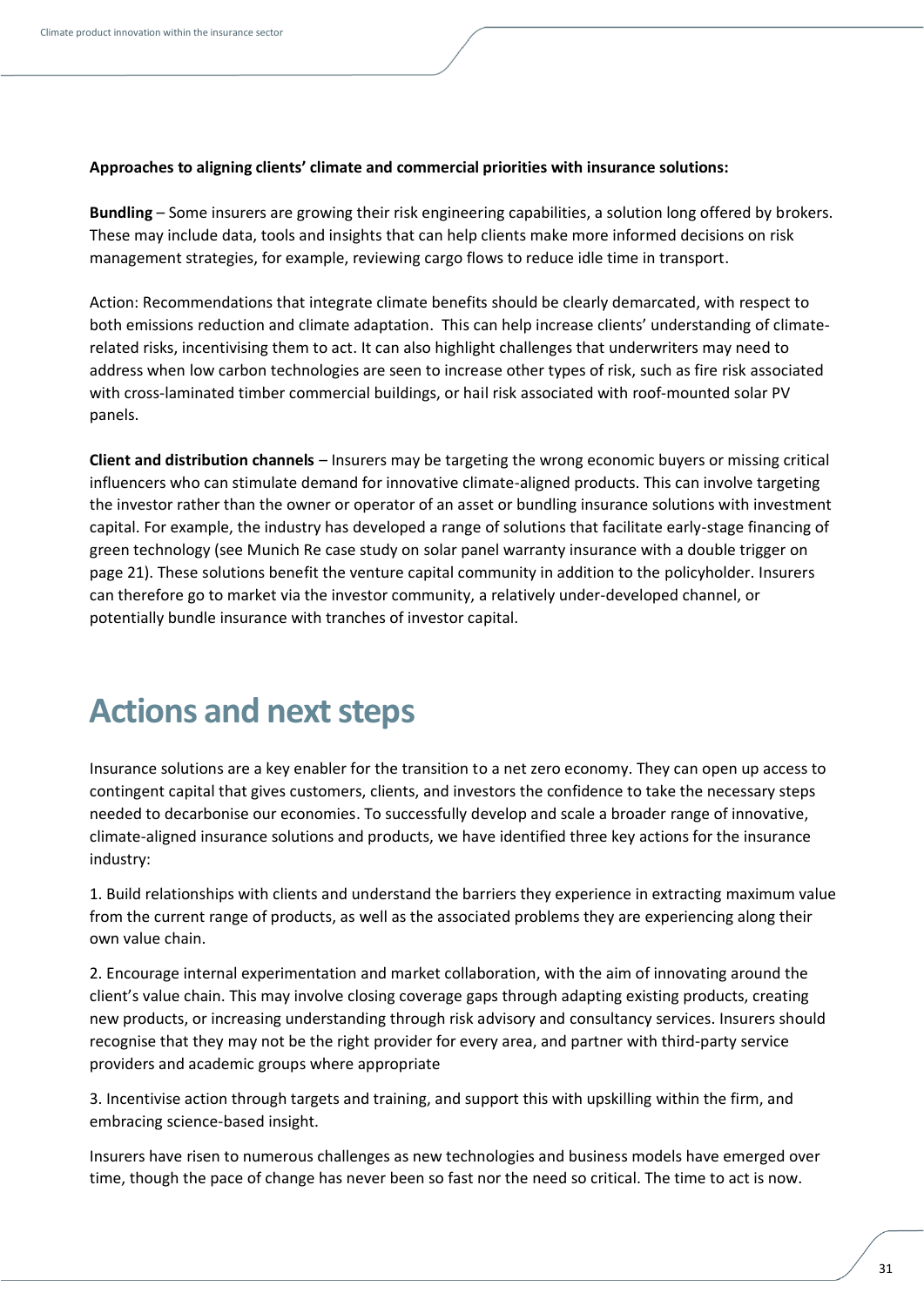# **References**

- 1. Golnaraghi, M. (2021, 25 February). Climate Change Risk Assessment for the Insurance Industry. *The Geneva Association.* Retrieved from[: https://www.genevaassociation.org/sites/default/files/research-topics-document](https://www.genevaassociation.org/sites/default/files/research-topics-document-type/pdf_public/climate_risk_web_final_250221.pdf)[type/pdf\\_public/climate\\_risk\\_web\\_final\\_250221.pdf](https://www.genevaassociation.org/sites/default/files/research-topics-document-type/pdf_public/climate_risk_web_final_250221.pdf)
- 2. World Meteorological Organization. (2021, 19 April). Climate change indicators and impacts worsened in 2020. Retrieved from[: https://public.wmo.int/en/media/press-release/climate-change-indicators-and-impacts-worsened-](https://public.wmo.int/en/media/press-release/climate-change-indicators-and-impacts-worsened-2020)[2020](https://public.wmo.int/en/media/press-release/climate-change-indicators-and-impacts-worsened-2020)
- 3. IPCC. (2019). Summary for Policy Makers pf the IPCC special report on global warming of 1.5°C. Retrieved from: <https://www.ipcc.ch/sr15/>
- 4. Climate change: what are the risks to financial stability. (2021). Retrieved from: <https://www.bankofengland.co.uk/knowledgebank/climate-change-what-are-the-risks-to-financial-stability>
- 5. Finance 24. (2021, April 14). World running out of time to tackle climate crisis: UN. Retrieved from: <https://www.france24.com/en/live-news/20210419-world-running-out-of-time-to-tackle-climate-crisis-un-1>
- 6. OECD, The World Bank, UN Environment. (2018). Policy Highlights: Financing Climate Futures- rethinking infrastructure. Retrieved from[: https://www.oecd.org/environment/cc/climate-futures/policy-highlights-financing](https://www.oecd.org/environment/cc/climate-futures/policy-highlights-financing-climate-futures.pdf)[climate-futures.pdf](https://www.oecd.org/environment/cc/climate-futures/policy-highlights-financing-climate-futures.pdf)
- 7. European Insurance and Occupational Pension Authority. (2021, February 21). Moving to green: how insurance is the risk manager of society. Retrieved from[: https://www.eiopa.europa.eu/content/moving-green-how-insurance-risk](https://www.eiopa.europa.eu/content/moving-green-how-insurance-risk-manager-of-society_en)[manager-of-society\\_en](https://www.eiopa.europa.eu/content/moving-green-how-insurance-risk-manager-of-society_en)
- 8. Policy. (2021). Retrieved from[: https://www.wemeanbusinesscoalition.org/policy/](https://www.wemeanbusinesscoalition.org/policy/)
- 9. Science Based Targets. (2020, September) Foundations for science-based net-zero target setting in the corporate sector. Retrieved from:<https://sciencebasedtargets.org/resources/files/foundations-for-net-zero-full-paper.pdf>
- 10. Greenhouse Gas Protocol. (2011). Corporate Value Chain (Scope 3) Accounting and Reporting Standard Supplement to the GHG Protocol Corporate Accounting and Reporting Standard. Retrieved from: [https://ghgprotocol.org/sites/default/files/standards/Corporate-Value-Chain-Accounting-Reporing-](https://ghgprotocol.org/sites/default/files/standards/Corporate-Value-Chain-Accounting-Reporing-Standard_041613_2.pdf)[Standard\\_041613\\_2.pdf](https://ghgprotocol.org/sites/default/files/standards/Corporate-Value-Chain-Accounting-Reporing-Standard_041613_2.pdf)
- 11. Cambridge Institute for Sustainability Leadership (CISL). (2020). Targeting net zero: a strategic framework for business action. Retrieved from: [www.cisl.cam.ac.uk/resources/publication-pdfs/net-zero-a-strategic-framework-for-business](http://www.cisl.cam.ac.uk/resources/publication-pdfs/net-zero-a-strategic-framework-for-business-action.pdf#page=1)[action.pdf#page=1](http://www.cisl.cam.ac.uk/resources/publication-pdfs/net-zero-a-strategic-framework-for-business-action.pdf#page=1)
- 12. Defining the "Starting Line". (2021). Retrieved from: [https://unfccc.int/sites/default/files/resource/Minimum-criteria](https://unfccc.int/sites/default/files/resource/Minimum-criteria-for-participation-in-RTZ.pdf)[for-participation-in-RTZ.pdf](https://unfccc.int/sites/default/files/resource/Minimum-criteria-for-participation-in-RTZ.pdf)
- 13. The Energy & Climate Intelligence Unit, Oxford Net Zero. (2021, March). Taking stock: A global assessment of net zero targets. Retrieved from[: https://ca1-eci.edcdn.com/reports/ECIU-Oxford\\_Taking\\_Stock.pdf](https://ca1-eci.edcdn.com/reports/ECIU-Oxford_Taking_Stock.pdf)
- 14. Icebreaker One. (2020, October 15). Incentivising climate-ready behaviours in the insurance industry. Retrieved from: <https://icebreakerone.org/2020/10/15/incentivising-climate-ready-behaviours-in-the-insurance-industry/>
- 15. Grantham Research Institute on Climate Change and the Environment. (2020, November). Dozens of banks, investors and institutions commit to financing a just transition for the UK. Retrieved from [https://www.lse.ac.uk/granthaminstitute/news/dozens-of-banks-investors-and-institutions-commit-to-financing-a](https://www.lse.ac.uk/granthaminstitute/news/dozens-of-banks-investors-and-institutions-commit-to-financing-a-just-transition-for-the-uk/)[just-transition-for-the-uk/](https://www.lse.ac.uk/granthaminstitute/news/dozens-of-banks-investors-and-institutions-commit-to-financing-a-just-transition-for-the-uk/)
- 16. International Energy Agency (IEA). (2021, May). Net Zero by 2050: A roadmap for the global energy sector. Retrieved from[: https://www.iea.org/reports/net-zero-by-2050](https://www.iea.org/reports/net-zero-by-2050)
- 17. LIIBA London & International Insurance Brokers' Association. (2021, June). Our role in Net Zero brokers and the response to climate. Retrieved from: [OurRoleinNetZero2021.pdf \(liiba.co.uk\)](https://liiba.co.uk/downloads/2021/06/OurRoleinNetZero2021.pdf)
- 18. UNEP FI. (2021, April 21). World's leading insurers and reinsurers and UN Environment Programme to establish pioneering Net-Zero Insurance Alliance. Retrieved from[: https://www.unepfi.org/climate-change/un-convened-net](https://www.unepfi.org/climate-change/un-convened-net-zero-insurance-alliance/)[zero-insurance-alliance/](https://www.unepfi.org/climate-change/un-convened-net-zero-insurance-alliance/)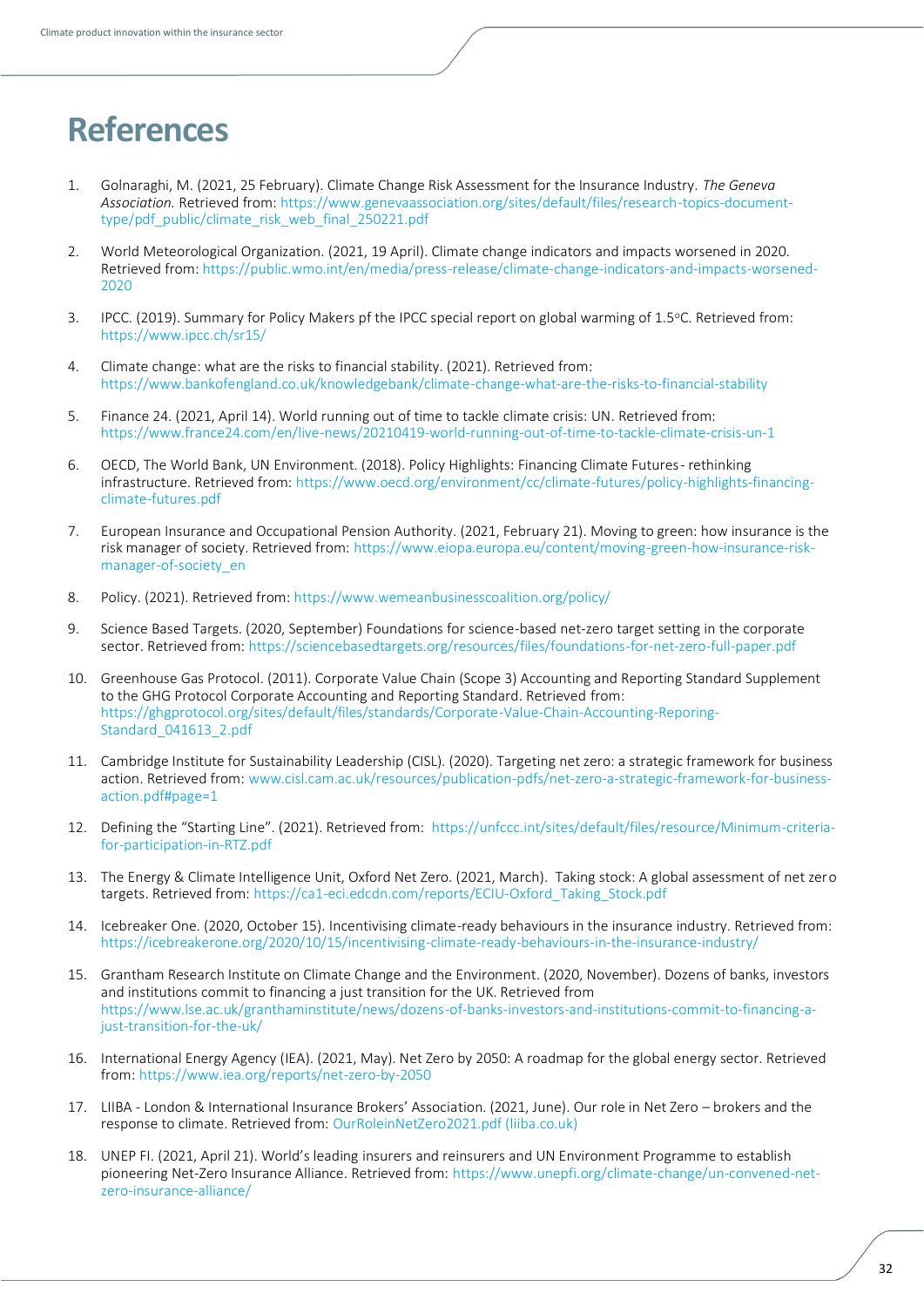- 19. UNFCC. (2020, April). Just Transition of the Workforce, and the Creation of Decent Work and Quality Jobs. Retrieved from[: https://unfccc.int/sites/default/files/resource/Just%20transition\\_for%20posting.pdf](https://unfccc.int/sites/default/files/resource/Just%20transition_for%20posting.pdf)
- 20. Climate Strategies. (2020, March). Incorporating just transition strategies in developing country Nationally Determined Contributions. Retrieved from: [https://climatestrategies.org/wp-content/uploads/2020/03/CS\\_Just-](https://climatestrategies.org/wp-content/uploads/2020/03/CS_Just-Transition-NDCs-report_web.pdf)[Transition-NDCs-report\\_web.pdf](https://climatestrategies.org/wp-content/uploads/2020/03/CS_Just-Transition-NDCs-report_web.pdf)
- 21. Townsend, S. (2018, November 21). 88% Of Consumers Want You To Help Them Make A Difference. *Forbes*. Retrieved from[: https://www.forbes.com/sites/solitairetownsend/2018/11/21/consumers-want-you-to-help-them-make-a](https://www.forbes.com/sites/solitairetownsend/2018/11/21/consumers-want-you-to-help-them-make-a-difference/?sh=99e372569547)[difference/?sh=99e372569547](https://www.forbes.com/sites/solitairetownsend/2018/11/21/consumers-want-you-to-help-them-make-a-difference/?sh=99e372569547)
- 22. UN Climate Change. (2020, September 21). Commitments to Net Zero double in less than a year. Retrieved from: <https://unfccc.int/news/commitments-to-net-zero-double-in-less-than-a-year>
- 23. Zurich. (2020). Sustainability report 2020. Retrieved from: [https://www.zurich.com/-](https://www.zurich.com/-/media/project/zurich/dotcom/sustainability/docs/sustainability-report-2020.pdf?la=en&rev=1a18ccd2288d4cf98f3942fdb40b86eb) [/media/project/zurich/dotcom/sustainability/docs/sustainability-report-](https://www.zurich.com/-/media/project/zurich/dotcom/sustainability/docs/sustainability-report-2020.pdf?la=en&rev=1a18ccd2288d4cf98f3942fdb40b86eb)[2020.pdf?la=en&rev=1a18ccd2288d4cf98f3942fdb40b86eb](https://www.zurich.com/-/media/project/zurich/dotcom/sustainability/docs/sustainability-report-2020.pdf?la=en&rev=1a18ccd2288d4cf98f3942fdb40b86eb)
- 24. RSA. (2021, May 07). More than launches its mileage-based insurance product for 'low-miler' drivers. Retrieved from: [https://www.rsagroup.com/news/press-releases/2021/more-than-launches-its-mileage-based-insurance-product-for](https://www.rsagroup.com/news/press-releases/2021/more-than-launches-its-mileage-based-insurance-product-for-low-miler-drivers/)[low-miler-drivers/](https://www.rsagroup.com/news/press-releases/2021/more-than-launches-its-mileage-based-insurance-product-for-low-miler-drivers/)
- 25. Frankel, L. (2021, May 07). The Hartford Insurance Review 2021: Generous Auto Discounts for AARP Members. *NextAdvisor.* Retrieved from[: https://time.com/nextadvisor/insurance/companies/aarp-the-hartford-insurance](https://time.com/nextadvisor/insurance/companies/aarp-the-hartford-insurance-review/)[review/](https://time.com/nextadvisor/insurance/companies/aarp-the-hartford-insurance-review/)
- 26. CISL. (2010, November). Sustainable Claims Management. Retrieved from: [https://www.cisl.cam.ac.uk/business](https://www.cisl.cam.ac.uk/business-action/sustainable-finance/climatewise/pdfs/sustainable-claims-management-report.pdf)[action/sustainable-finance/climatewise/pdfs/sustainable-claims-management-report.pdf](https://www.cisl.cam.ac.uk/business-action/sustainable-finance/climatewise/pdfs/sustainable-claims-management-report.pdf)
- 27. RSA. (2021, April). A Confident Future: Building resilience through responsible business. Retrieved from: <https://www.rsagroup.com/the-thread/a-confident-future-building-resilience-through-responsible-business/>
- 28. Tokio Marine Holdings. (2020). Sustainability Report 2020. Retrieved from: [https://www.tokiomarinehd.com/en/sustainability/pdf/sustainability\\_web\\_2020.pdf](https://www.tokiomarinehd.com/en/sustainability/pdf/sustainability_web_2020.pdf)
- 29. IFC. (2016). Climate Investment Opportunities Total \$23 Trillion in Emerging Markets by 2030. Retrieved from: [https://www.ifc.org/wps/wcm/connect/news\\_ext\\_content/ifc\\_external\\_corporate\\_site/news+and+events/news/new](https://www.ifc.org/wps/wcm/connect/news_ext_content/ifc_external_corporate_site/news+and+events/news/new+ifc+report+points+to+%2423+trillion+of+climate-smart+investment+opportunities+in+emerging+markets+by+2030) [+ifc+report+points+to+%2423+trillion+of+climate-smart+investment+opportunities+in+emerging+markets+by+2030](https://www.ifc.org/wps/wcm/connect/news_ext_content/ifc_external_corporate_site/news+and+events/news/new+ifc+report+points+to+%2423+trillion+of+climate-smart+investment+opportunities+in+emerging+markets+by+2030)
- 30. PV Warranty Insurance backing your solar investment. Retrieved from: [https://www.munichre.com/en/solutions/for](https://www.munichre.com/en/solutions/for-industry-clients/pv-warranty-insurance-backing-your-solar-investment.html)[industry-clients/pv-warranty-insurance-backing-your-solar-investment.html](https://www.munichre.com/en/solutions/for-industry-clients/pv-warranty-insurance-backing-your-solar-investment.html)
- 31. Swiss Re. (2020, August 21). Carbon capture and storage Emerging risk or opportunity? Retrieved from: [https://www.swissre.com/australia\\_newzealand/insights/carbon-capture-and-storage.html](https://www.swissre.com/australia_newzealand/insights/carbon-capture-and-storage.html)
- 32. World Economic Forum. (2021, May). Nature and Net Zero. Retrieved from: [http://www3.weforum.org/docs/WEF\\_Consultation\\_Nature\\_and\\_Net\\_Zero\\_2021.pdf.](http://www3.weforum.org/docs/WEF_Consultation_Nature_and_Net_Zero_2021.pdf)
- 33. WEF. (2021, January, 28). How to scale effective voluntary carbon markets in 6 steps. Retrieved from: <https://www.weforum.org/agenda/2021/01/scale-voluntary-carbon-markets/>
- 34. AXA XL. (2019, July 27). A Blue Carbon future: how innovative thinking aims to increase coastal resilience and meet climate targets. Retrieved from: [https://axaxl.com/fast-fast-forward/articles/a-blue-carbon-future-how-innovative](https://axaxl.com/fast-fast-forward/articles/a-blue-carbon-future-how-innovative-thinking-aims-to-increase-coastal-resilience-and-meet-climate-targets)[thinking-aims-to-increase-coastal-resilience-and-meet-climate-targets](https://axaxl.com/fast-fast-forward/articles/a-blue-carbon-future-how-innovative-thinking-aims-to-increase-coastal-resilience-and-meet-climate-targets)
- 35. Swiss Re. (2019, December 10). Designing a new type of insurance to protect the coral reefs, economies and the planet. Retrieved from[: https://www.swissre.com/our-business/public-sector-solutions/thought-leadership/new-type](https://www.swissre.com/our-business/public-sector-solutions/thought-leadership/new-type-of-insurance-to-protect-coral-reefs-economies.html)[of-insurance-to-protect-coral-reefs-economies.html](https://www.swissre.com/our-business/public-sector-solutions/thought-leadership/new-type-of-insurance-to-protect-coral-reefs-economies.html)
- 36. Taskforce on Scaling Voluntary Carbon Markets. (2020, January). Taskforce on Scaling Voluntary Carbon. Retrieved from: https://www.iif.com/Portals/1/Files/TSVCM\_Report.pdf
- 37. IEA. (2020). Energy transformations for net-zero emissions. Retrieved from[: https://www.iea.org/reports/energy](https://www.iea.org/reports/energy-technology-perspectives-2020/energy-transformations-for-net-zero-emissions#abstract)[technology-perspectives-2020/energy-transformations-for-net-zero-emissions#abstract](https://www.iea.org/reports/energy-technology-perspectives-2020/energy-transformations-for-net-zero-emissions#abstract)
- 38. Managing wind and solar energy risks. Retrieved from: [https://www.swissre.com/reinsurance/property-and](https://www.swissre.com/reinsurance/property-and-casualty/reinsurance/engineering-reinsurance/managing-wind-solar-energy-risks.html)[casualty/reinsurance/engineering-reinsurance/managing-wind-solar-energy-risks.html](https://www.swissre.com/reinsurance/property-and-casualty/reinsurance/engineering-reinsurance/managing-wind-solar-energy-risks.html)